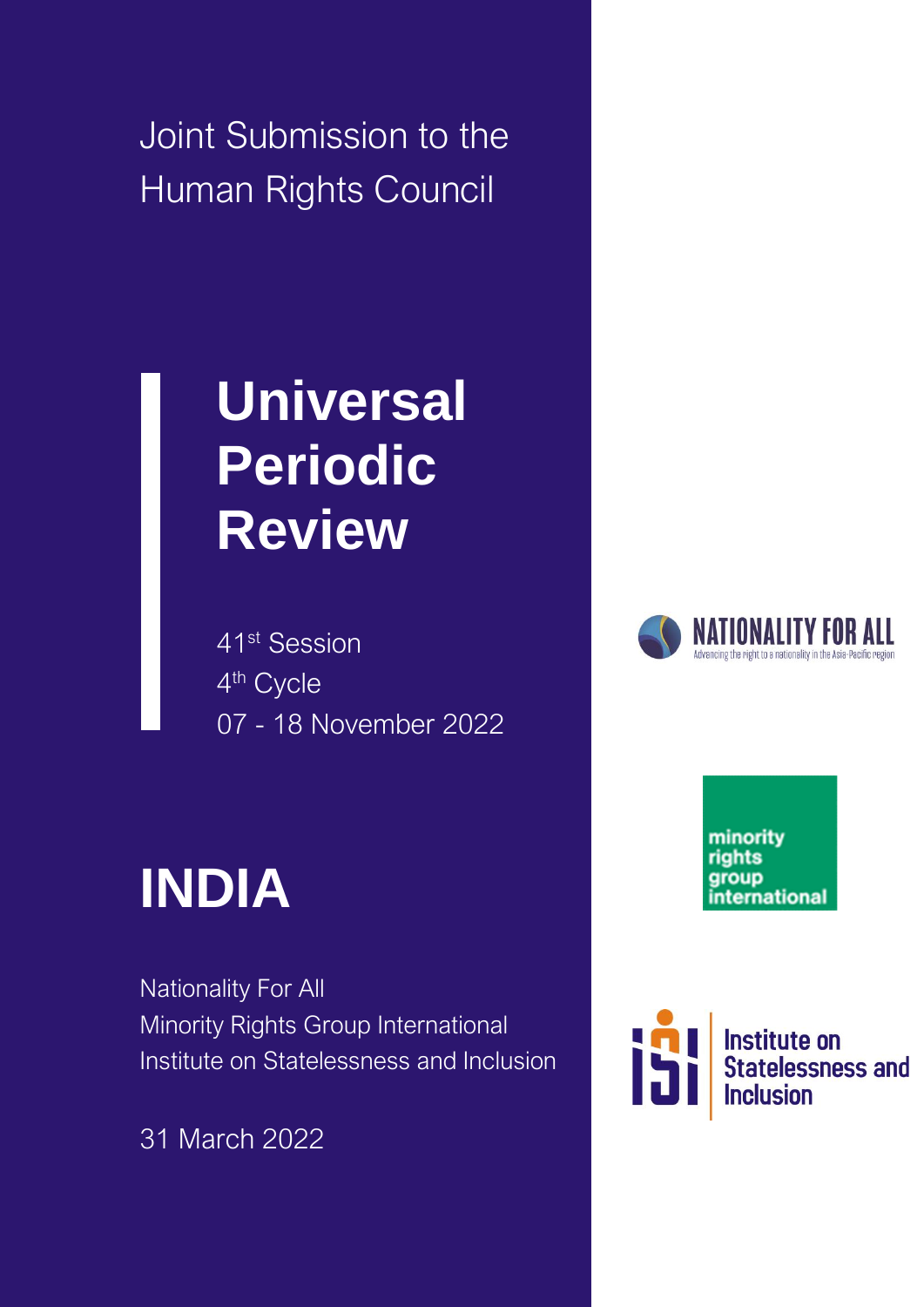#### Joint Submission

#### to the Human Rights Council

at the 41st Session

of the Universal Periodic Review.

### **INDIA**

#### **Introduction**

- 1. Nationality for All (NFA),<sup>1</sup> Minority Rights Group International (MRG)<sup>2</sup> and the Institute on Statelessness and Inclusion (ISI)<sup>3</sup> make this joint submission to the Universal Periodic Review (UPR), on the right to a nationality and human rights challenges pertaining to statelessness in India.
- 2. The co-submitting organisations have developed this submission in close collaboration with Indian partner organisations that work on the right to nationality, the rights of stateless people and refugees, and related issues. However, after careful consideration of the growing risks faced by our Indian partner organisations, we collectively decided that they would not be named as co-submitters. This decision, solely for the purpose of mitigating risks, is indicative of the extent to which civil society space has deteriorated in India, particularly for those who work to hold the Indian government to account on politically charged issues such as the right to nationality and the rights of stateless people and refugees.
- 3. This submission focuses on the following issues:
	- I. Citizenship determination and deprivation in Assam;
	- II. Arbitrary detention of stateless persons;
	- III. Denial of rights to non-citizens;
	- IV. Stateless refugees in India.

<sup>1</sup> Nationality For All (NFA) was formed from the work undertaken by the Statelessness Network Asia Pacific (SNAP) to build a regional civil society movement on addressing statelessness in the region. With the vision of ensuring nationality for all, NFA works closely with stateless persons, persons affected by statelessness, grassroot organizations, activists, and national NGOs. NFA aspires to increase the proximity to power of persons with lived experience of statelessness through their meaningful participation in the statelessness ecosystem. For more information, se[e https://nationalityforall.org/](https://nationalityforall.org/)

<sup>&</sup>lt;sup>2</sup> Minority Rights Group International (MRG) is an international non-governmental organisation working to secure the rights of ethnic, religious and linguistic minorities and indigenous peoples worldwide, and to promote cooperation and understanding between communities. MRG works with over 150 organisations in nearly 50 countries. MRG has consultative status with the United Nations Economic and Social Council, observer status with the African Commission on Human and Peoples' Rights, and is a civil society organisation registered with the Organization of American States. For more information, see <https://minorityrights.org/>

<sup>&</sup>lt;sup>3</sup> The Institute on Statelessness and Inclusion (ISI) is the first and only human rights NGO dedicated to working on statelessness at the global level. ISI's mission is to promote inclusive societies by realising and protecting everyone's right to a nationality. The Institute has made over 80 country specific UPR submissions on the human rights of stateless persons. ISI has also compiled summaries of the key human rights challenges related to statelessness in all countries under review under the 23rd to the 40<sup>th</sup> UPR Sessions. For more information, se[e https://www.institutesi.org/.](https://www.institutesi.org/)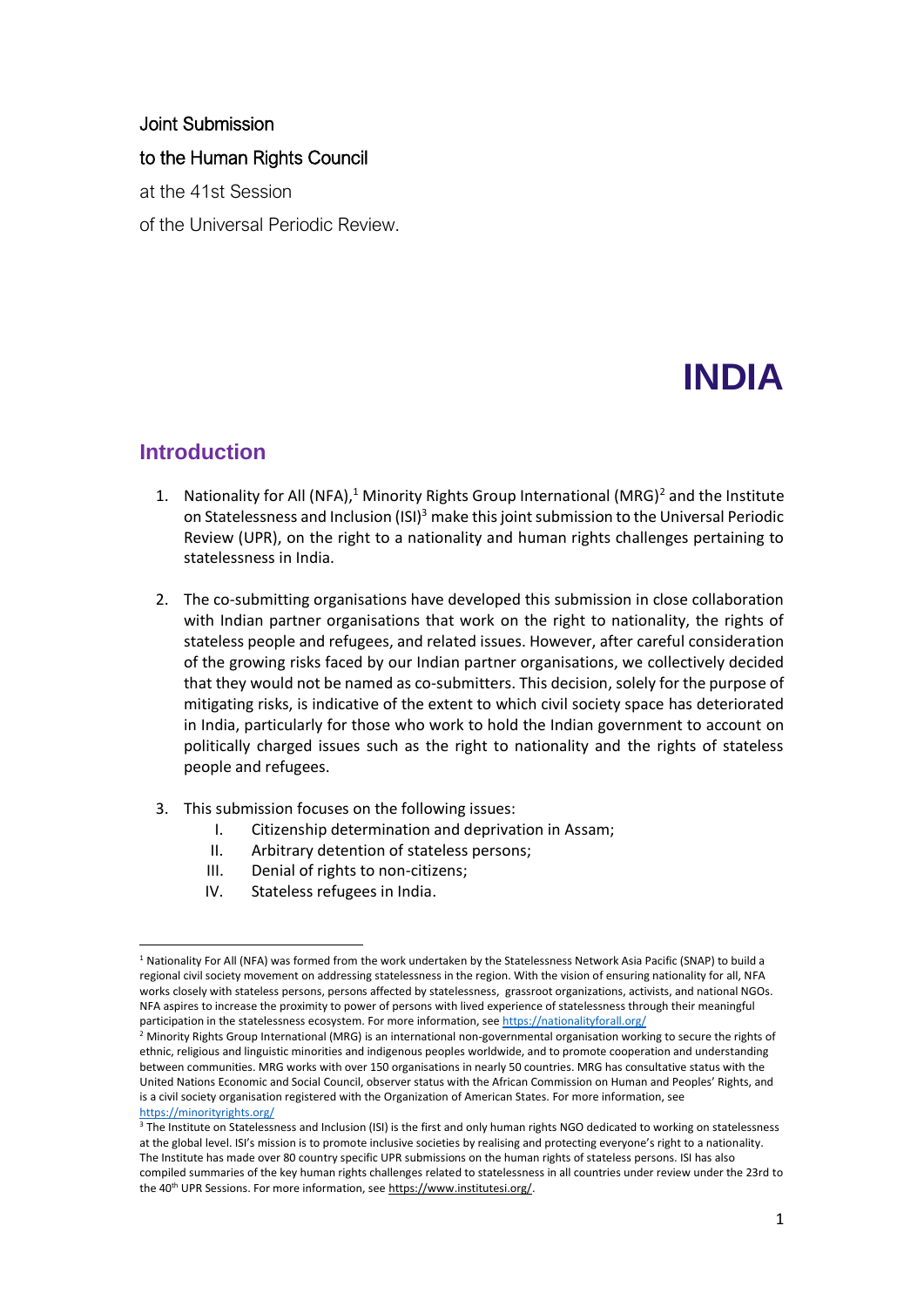#### **Previous UPR Reviews of India**

- 4. India was previously reviewed during the  $8<sup>th</sup>$  (First Cycle 2008), 21<sup>st</sup> (Second Cycle -2012), and 36<sup>th</sup> (Third Cycle - 2017) Sessions of the UPR. During the Second Cycle, India received three relevant recommendations: to ratify the UN statelessness and refugee conventions (Ghana);<sup>4</sup> and ensure universal birth registration (Holy See), particularly for people living in extreme poverty, belonging to religious minorities or in remote areas (Mexico). All three recommendations were noted.<sup>5</sup>
- 5. During the Third Cycle, Kenya and Slovakia recommended that India accede to and implement the Statelessness and 1951 Refugee Conventions, and Kenya recommended the implementation of article 7 of the Convention on the Rights of the Child (CRC) to end statelessness and guarantee nationality for affected children. These recommendations were noted.<sup>6</sup> Mexico reiterated its previous recommendation on birth registration (which India accepted), Slovakia recommended ensuring children's rights to a nationality regardless of the legal status or ethnicity of their parents, and Bahrain recommended India remove barriers prohibiting castes and tribes from registering their children's births (which India noted).<sup>7</sup>

#### **India's International obligations**

- 6. Despite its membership of the Human Rights Council, India is not party to key international conventions including the Convention on the Status of Stateless Persons, Convention on Reduction of Statelessness and Convention on the Status of Refugees.
- 7. Nevertheless, India has international obligations to protect the right to a nationality and the rights of stateless persons on the basis of other treaties to which it is party. These include, the International Covenant on Civil and Political Rights (ICCPR) (Article 24.3), International Covenant on Economic, Social and Cultural Rights (ICESCR) (Articles. 2.2 and 3), CRC (Articles 2, 3, 7 and 8), Convention on the Elimination of All Forms of Discrimination against Women (CEDAW) (Article 9), Convention on the Elimination of All Forms of Racial Discrimination (CERD) (Article 5(d)(iii)), and the Convention on the Rights of Persons with Disabilities (CRPD) (Article 18).

#### **Snapshot of Statelessness in India**

8. There are many communities in India that are stateless or at risk of statelessness. Historically, groups like the Chakma and Hajong have been stateless in India for many generations. Many Refugees from Tibet and Sri Lanka are also (at risk of) statelessness. Further, tens of thousands of stateless Rohingya refugees live in India, though they are denied protection and a secure legal status. Over 140,000 people have been 'Declared Foreigners' through the implementation of an arbitrary and controversial legal

<sup>&</sup>lt;sup>4</sup> Human Rights Council, *Report of the Working Group on the Universal Periodic Review\* India*, 21<sup>st</sup> sess, UN Doc A/HRC/21/10 (9 July 2012) [138.25].

<sup>&</sup>lt;sup>5</sup> Human Rights Council, *Report of the Working Group on the Universal Periodic Review\* India*, 21<sup>st</sup> sess, UN Doc A/HRC/21/10 (9 July 2012) [138.131, 138.132].

<sup>&</sup>lt;sup>6</sup> Human Rights Council, *Report of the Working Group on the Universal Periodic Review\* India*, 36<sup>th</sup> sess, UN Doc A/HRC/36/10 (17 July 2017) [161.32 and 161.33].

<sup>7</sup> Ibid [161.150-161.152.].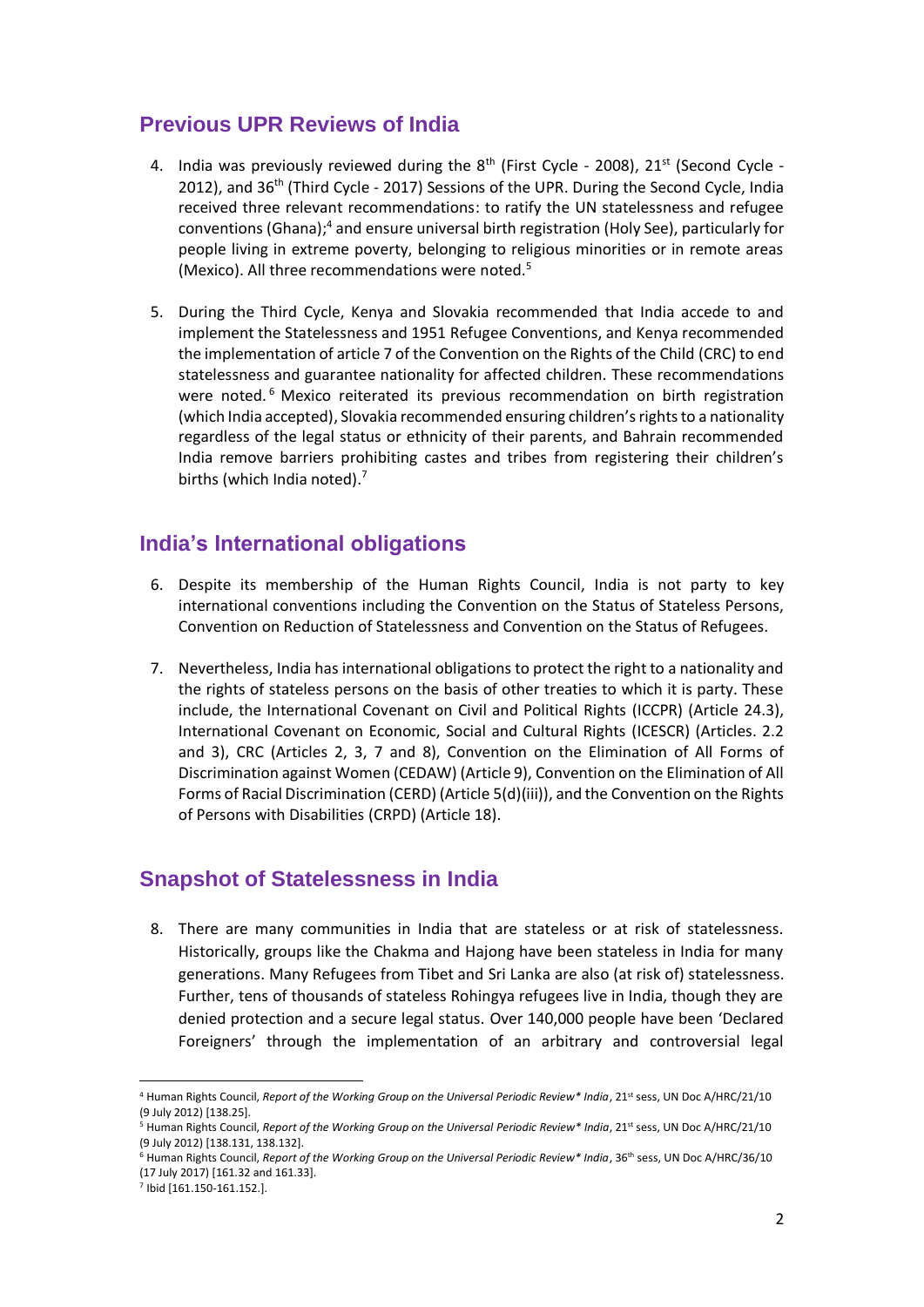framework to identify "illegal migrants" in the state of Assam. Assertions that they are Bangladeshi citizens have been rejected by Bangladesh, and with no other nationality, these people are stateless. Further, almost two-million people in Assam are at risk of statelessness, having been excluded from the National Register of Citizens.

- 9. Citizenship in India is governed by the Constitution of India,  $1950<sup>8</sup>$  and the Citizenship Act, 1955 (CA 1955).<sup>9</sup> Part II of the Constitution governs acquisition of citizenship at the time of commencement of the Constitution in 1950, and the CA 1955 for the period thereafter. In its original iteration, the CA 1955 allowed acquisition of citizenship by birth (S.3), descent (S.4), registration (S.5), naturalisation (S.6) and by incorporation of territory (S.7). The Act granted citizenship to all persons born on the territory of India and allowed equal access to citizenship through naturalisation and registration, irrespective of religion or immigration status.
- 10. Through successive amendments, including the Citizenship (Amendment) Act, 1986 (CAA 1986)<sup>10</sup> and the Citizenship (Amendment) Act, 2003 (CAA 2003),<sup>11</sup> birth right citizenship in India has been made contingent on parental status, and at present children born on the territory acquire citizenship at birth only if one parent is an Indian citizen, and the other is not an "illegal migrant". The CAA 2003 inserted the term "illegal migrant" in the law, denying access to citizenship by naturalisation and registration to such persons.
- 11. The Assam Accord (1985) and Citizenship (Amendment) Act, 1985 (CAA 1985) also contributed to the formation of a distinct citizenship standard in the northeastern state of Assam. Assam, which shares a border with Bangladesh, has witnessed violent contestations over the question of cross-border migration. The Assam Movement (1979- 1985), which centred demands to identify and expel foreigners from the state, culminated in the signing of the Assam Accord (1985) and subsequently the CAA 1985.<sup>12</sup> Section 6A of the latter reads as a naturalisation provision that deems persons who have entered Assam from Bangladesh before 24 March 1971 as citizens. Yet this provision has come to be interpreted by officials and courts in Assam as the sole citizenship standard for all persons resident in Assam (including those temporarily resident), to the exclusion of other modes of acquisition of citizenship. This has had the effect of retroactively denying citizenship by birth to persons who were born in Assam prior to 1985, as well as citizenship by descent.
- 12. In line with the Assam Accord and Section 6A of the CAA 1985, the separate citizenship standard in Assam has also led to large-scale citizenship identification through two parallel processes: individual citizenship determination proceedings in Foreigners' Tribunals that have been underway since 1964 *and* the state-wide updating of the National Register of Citizens (NRC) in Assam which began in 2013. As a result of these

[https://data.globalcit.eu/NationalDB/docs/04\\_INDI\\_Citizenship%20Amendment%20Act%201986.pdf](https://data.globalcit.eu/NationalDB/docs/04_INDI_Citizenship%20Amendment%20Act%201986.pdf) <sup>11</sup> Citizenship (Amendment) Act, 2003, *available at* [https://egazette.nic.in/WriteReadData/2004/E\\_7\\_2011\\_119.pdf](https://egazette.nic.in/WriteReadData/2004/E_7_2011_119.pdf)

<sup>8</sup> The Constitution of India, 1950

<sup>9</sup> The Citizenship Act, 1955, *available at* [https://www.indiacode.nic.in/bitstream/123456789/4210/1/Citizenship\\_Act\\_1955.pdf](https://www.indiacode.nic.in/bitstream/123456789/4210/1/Citizenship_Act_1955.pdf) <sup>10</sup> Citizenship (Amendment) Act, 1986, *available at* 

<sup>12</sup> Memorandum of Settlement dated 15 August, 1985, *available at*  [https://assamaccord.assam.gov.in/sites/default/files/swf\\_utility\\_folder/departments/assamaccord\\_medhassu\\_in\\_oid\\_3/portle](https://assamaccord.assam.gov.in/sites/default/files/swf_utility_folder/departments/assamaccord_medhassu_in_oid_3/portlet/level_1/files/The%20Assam%20Accord%20-%20English.pdf) [t/level\\_1/files/The%20Assam%20Accord%20-%20English.pdf](https://assamaccord.assam.gov.in/sites/default/files/swf_utility_folder/departments/assamaccord_medhassu_in_oid_3/portlet/level_1/files/The%20Assam%20Accord%20-%20English.pdf)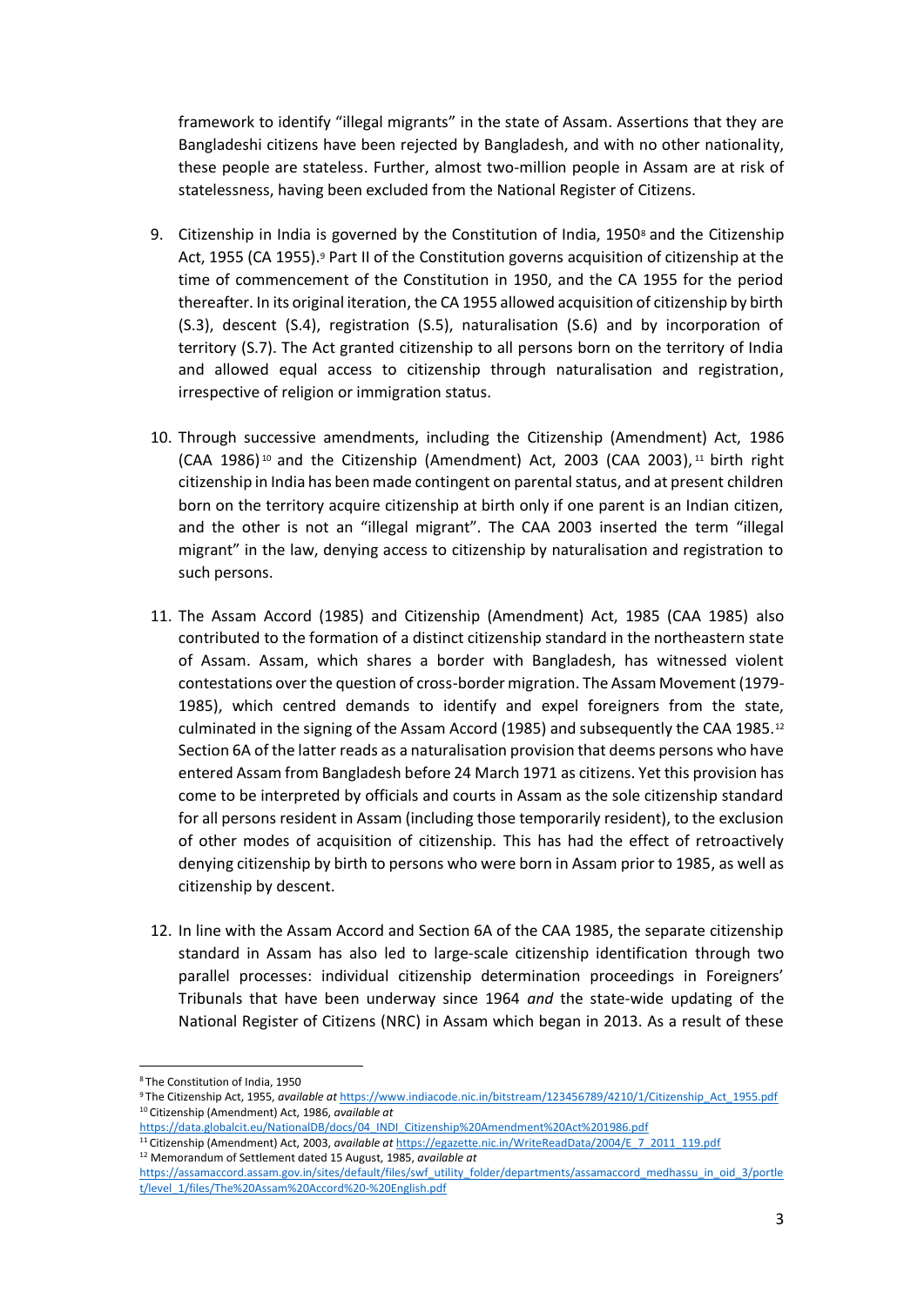processes, over two million people are currently at risk of statelessness in Assam. The NRC was created in 1951 on the basis of the 1951 census, and between 2013 and 2019 the NRC in Assam was updated for the first time, ostensibly to establish a decisive record of who is a citizen and who is a foreigner, or "illegal migrant". The NRC process has been heavily criticised, including due to onerous documentation requirements and reverification processes, which have had particularly negative impacts on the most marginalised (see Issue I). In August 2019, the final NRC Assam list was published, excluding 1,906,657 persons, the majority of whom are reportedly Hindu and Muslim Bengali speakers. While those excluded have the right to appeal, the appeals process has not begun, leaving many in a state of extended precarity. Also particular to the citizenship regime in Assam are quasi-judicial bodies set up under the Foreigners (Tribunal) Order, 1964, to identify foreigners in the state. Declared foreigners (DFNs) are subject to detention and deportation to Bangladesh, which does not recognise them as its citizens, leaving them effectively stateless (see Issue II).

- 13. While the NRC process remains unique to Assam, the Union Government and highranking officials have previously expressed intentions to introduce a nation-wide NRC process. Although there do not appear to be any plans to begin this process, these calls are reflective of a wider majoritarian politicisation of citizenship under the ruling Bharatiya Janata Party since its election in 2014. This politicisation aligns with a vision of India as a nation-state of and for Hindus above all, in particular, Muslims. This was most clear with the introduction of the Citizenship (Amendment) Act, 2019 (CAA 2019), which was met with legal challenges and country-wide protests, which were violently repressed by the state. The CAA 2019 stipulates that "persons belonging to minority communities, namely, Hindus, Sikhs, Buddhists, Jains, Parsis and Christians from Afghanistan, Bangladesh and Pakistan...shall not be treated as illegal migrants for the purposes of this Act". CAA 2019 Section 6 relaxes residency requirements for naturalisation and creates a separate pathway to citizenship for such persons. The CAA 2019 follows the Foreigners (Amendment) Order, 2015 and the Passports (Entry into India) Amendment Rules of 2015, which exempt the same minority groups from proceedings under the Foreigners Act, 1946, and prosecution for immigration offences. In May 2021 the Ministry of Home Affairs (MHA) passed an order under Section 16 of the CA 1955 which empowers the Union Government to delegate powers under the Act and introduced a specific procedure for naturalisation and registration for citizenship for the populations stipulated in the CAA 2019 who are resident in specified districts in five states. <sup>13</sup> Ultimately, these changes have created a preferential pathway to citizenship for the specified populations by (I) exempting them from the definition of the term "illegal migrant" and prosecution for immigration offences, and (II) creating an expedited route to citizenship.
- 14. When considered together, these amendments have resulted in discriminatory access to citizenship in India under the guise of protecting minority rights. While the stated purpose of the CAA 2019 has been to protect persecuted religious minorities in South Asia, it remains unavailable to key persecuted groups including Ahmadis in Pakistan, Sri Lankan Tamils, and Rohingyas from Myanmar. Thousands of the latter two groups

<sup>13</sup> Ministry of Home Affairs, Foreigners Division, Order, S.O. 2069(E)[, https://egazette.nic.in/WriteReadData/2021/227219.pdf](https://egazette.nic.in/WriteReadData/2021/227219.pdf), Introduces a procedure for specified persons in certain districts in the states of Gujarat, Chhattisgarh, Punjab, Haryana, and Rajasthan.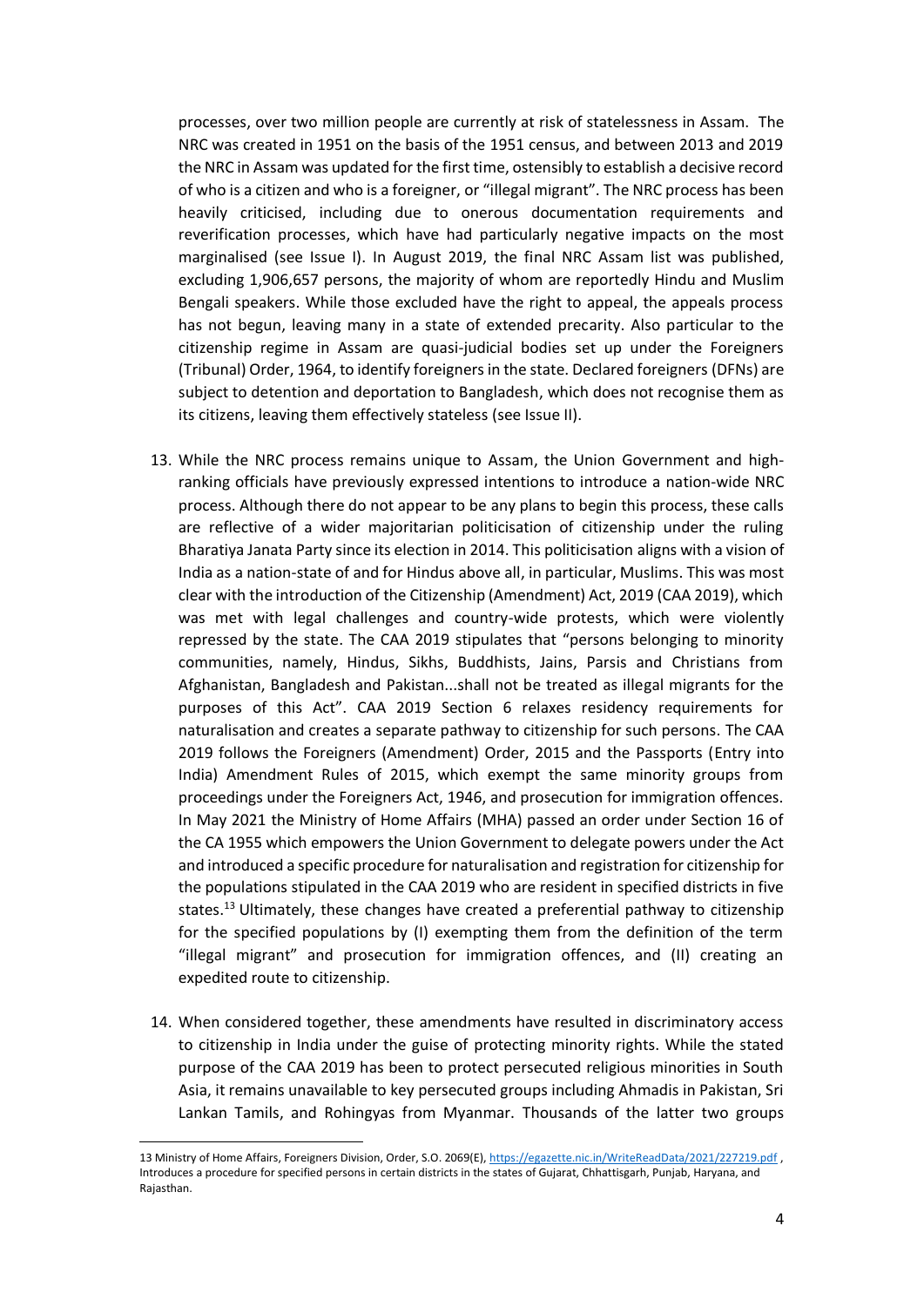currently reside in India, where they face protection gaps and/or risk of deportation (see Issue III). The exclusion of Muslims in general places Muslim migrants and refugees at greater risk of statelessness.

15. These amendments to India's citizenship provisions also render Muslims more vulnerable to citizenship deprivation when considered alongside the NRC process in Assam (see Issue I). Hindus identified as foreigners by the Foreigners Tribunals can claim exception from prosecution under the Foreigners (Exemption) Order of 2015 and are offered a path back to citizenship via these amendments. In successive cases before the Gauhati High Court, Hindu litigants have successfully claimed protection of these orders and obtained court directions permitting them to apply for citizenship.<sup>14</sup> Conversely, no such avenue is available to Muslims designated as foreigners. Moreover, while both Hindu and Muslim Bengalis in Assam - often framed as 'infiltrators - are confronted with xenophobic rhetoric and hate speech, Muslims are particularly vulnerable, reflective of wider and rising anti-Muslim sentiment across India.

#### **ISSUE I Citizenship determination and deprivation in Assam**

- 16. Under international law, states have traditionally had broad discretion in the regulation of nationality matters. This is not, however, an absolute discretion, and has been gradually limited by the evolution of human rights law. While states have relatively greater discretion in relation to setting rules and criteria for the acquisition of citizenship (subject to some limitations), a number of international standards and principles must be adhered to in relation to deprivation of citizenship.<sup>15</sup>
- 17. The *Principles on Deprivation of Nationality as a National Security Measure,*<sup>16</sup> provide important guidance on the question of deprivation of nationality. The **Principles** restate or reflect international law and legal standards under the UN Charter, treaty law, customary international law, general principles of law, judicial decisions and legal scholarship, regional and national law and practice.<sup>17</sup>
- 18. According to the analysis of international law standards presented in the **Principles,**  state discretion in relation to deprivation of nationality is subject to the individual right

<sup>16</sup> Principles on Deprivation of Nationality as a National Security Measure, March 2020. Available at:

<sup>14</sup> *See* Bablu Paul@Sujit Paul v Union of India and Ors, WP(C)/7229/2017; Mangla Das v Union of India and Ors, Review.Pet./73/2021

<sup>&</sup>lt;sup>15</sup> See Paras 7 & 8 of the Commentary to the Principles on Deprivation of Nationality as a National Security Measure, available at[: https://files.institutesi.org/Principles\\_COMMENTARY.pdf.](https://files.institutesi.org/Principles_COMMENTARY.pdf)

[https://files.institutesi.org/PRINCIPLES.pdf.](https://files.institutesi.org/PRINCIPLES.pdf) The Principles were developed over a 30-month research and consultation period, with input from more than 60 leading experts in the fields of human rights, nationality and statelessness, counter-terrorism, refugee protection, child rights, migration and other related areas, in a process facilitated by ISI in collaboration with the Open Society Justice Initiative and with support from the Asser Institute and Ashurst LLP. At the time of submission, they have been endorsed by over 110 individual experts and organisations, including leading academics, UN Special Rapporteurs and Treaty Body members, litigators, judges, parliamentarians and diplomats.

<sup>&</sup>lt;sup>17</sup> A detailed Commentary to the Principles provides an in-depth analysis and overview of the international law norms and standards, which underlie the Principles. This Commentary can be found here: [https://files.institutesi.org/Principles\\_COMMENTARY.pdf.](https://files.institutesi.org/Principles_COMMENTARY.pdf)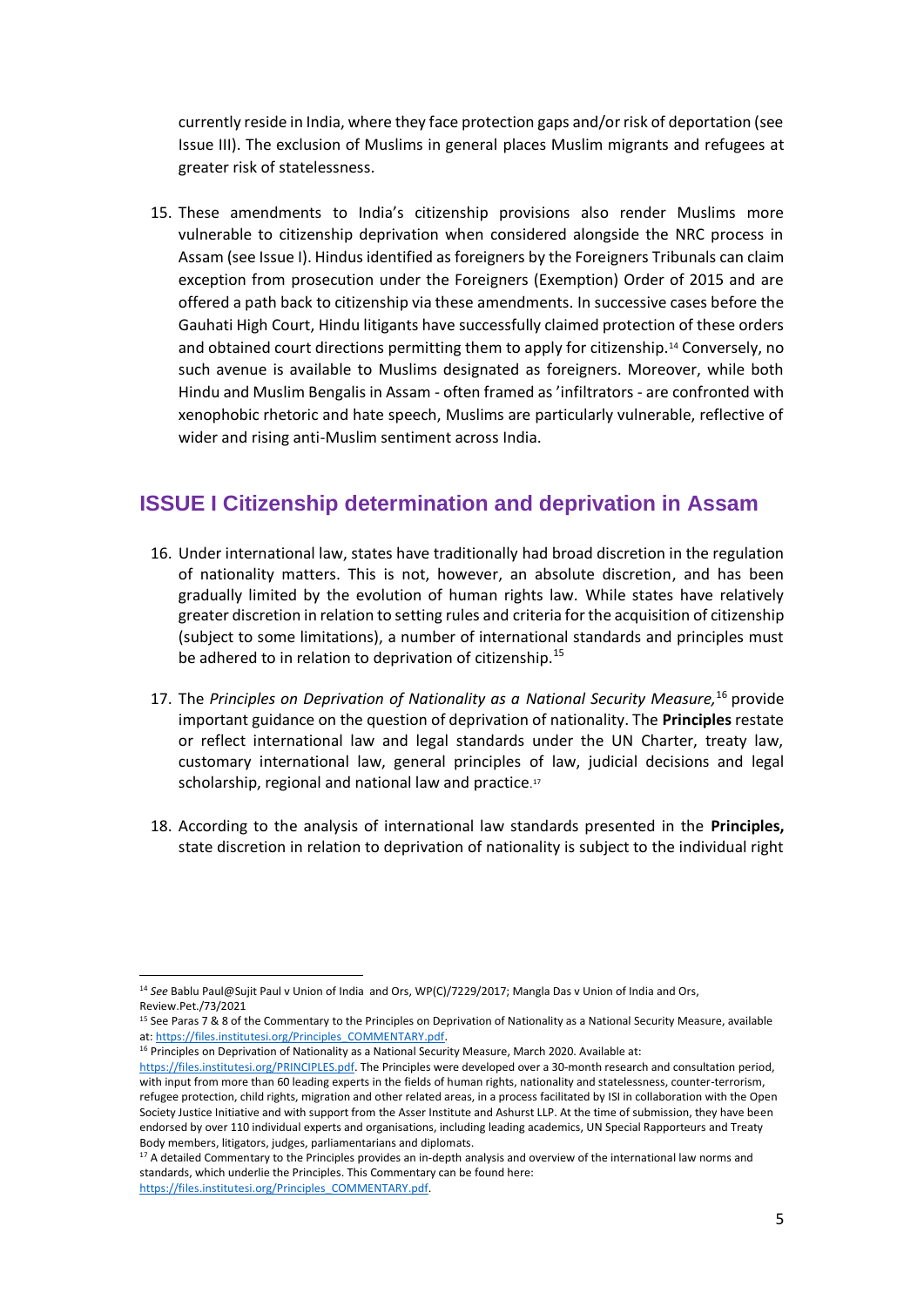to nationality,<sup>18</sup> the prohibition of arbitrary deprivation of nationality,<sup>19</sup> the prohibition of discrimination<sup>20</sup> and the obligation to avoid statelessness.<sup>21</sup> Furthermore, the impact of nationality deprivation on the enjoyment of other human rights, humanitarian and refugee law obligations and standards must be taken into consideration when assessing the legality of citizenship deprivation. These include the right to enter and remain in one's own country, the prohibition of *refoulement*, the prohibition of torture and cruel, inhuman or degrading treatment or punishment, the liberty and security of the person the right to private and family life, legal personhood and the rights of the child.<sup>22</sup> Any measures to deprive nationality must also comply with due process safeguards and the right to a fair trial. $^{23}$ 

- 19. Contestations around migration in Assam have resulted in a distinctly stringent citizenship regime, oriented towards the detection, detention, and deportation of "foreigners". Politicisation of and anxieties surrounding large-scale migration can be traced back to colonial land re-settlement policies; transportation of indentured labour; and, later, the 1971 war in Bangladesh, which saw the arrival of Bengali refugees. "Antiforeigner" agitation in Assam from 1979-1985 saw significant levels of violence, notably including the Nellie massacre in 1983 which saw almost 2,000 Bengali Muslims murdered in one day.<sup>24</sup> This period of agitation ended with the signing of the Assam Accord and the CAA 1985.
- 20. Quasi-judicial Foreigners Tribunals (FTs) have been established under this regime to undertake citizenship determination and detect "illegal migrants" in Assam. The rules governing these bodies are a legacy of colonial-era legislation, the Foreigners Act, 1946. Crucially, they impose a reverse burden of proof on individuals, requiring them to verify their citizenship if questioned in any proceeding.  $25$  There is no legal threshold for claiming "suspicion" concerning a person's citizenship status and therefore initiating a case against them. At least 125,333 persons in Assam have had "doubtful" inserted against their names in electoral rolls, resulting in the suspension of their voting rights and a requirement to prove their Indian citizenship before a FT.<sup>26</sup> Analysis of documents which precede the designation of an individual as a "doubtful" voter reveal a number of problems with corresponding inquiries, including incomplete forms, incorrect information about the person in question, and the absence of any recorded statement by them. <sup>27</sup> This appears to be a feature rather than an unintended shortcoming of this

<sup>&</sup>lt;sup>18</sup> Human Rights Council Resolution 7/10, Human rights and arbitrary deprivation of nationality, UN Doc A/HRC/RES/7/10 (27 March 2008); *Human Rights Council Resolution* 10/13, *Human rights and arbitrary deprivation of nationality,* UN Doc A/HRC/RES/10/13 (26 March 2009); *Human Rights Council Resolution 13/2, Human rights and arbitrary deprivation of nationality,* UN Doc A/HRC/RES/13/2 (24 April 2010); *Human Rights Council Resolution 20/4, The right to a nationality: women and children*, UN Doc A/HRC/RES/20/4 (16 July 2012); *Human Rights Council Resolution 20/5, Human rights and arbitrary deprivation of nationality,* UN Doc A/HRC/RES/20/5 (16 July 2012); *Human Rights Council Resolution 26/14, Human rights and arbitrary deprivation of nationality,* UN Doc A/HRC/RES/26/14 (11 July 2014); *Human Rights Council Resolution 32/5, Human rights and arbitrary deprivation of nationality,* UN Doc A/HRC/RES/32/5 (15 July 2016).

<sup>&</sup>lt;sup>19</sup> Principles on Deprivation of Nationality as a National Security Measure, March 2020. Available at: [https://files.institutesi.org/PRINCIPLES.pdf.,](https://files.institutesi.org/PRINCIPLES.pdf) Principle 7. See also, the Draft Commentary to the Principles, available at: [https://files.institutesi.org/Principles\\_COMMENTARY.pdf.](https://files.institutesi.org/Principles_COMMENTARY.pdf)

 $\overline{20}$  Ibid Principle 6.

<sup>21</sup> Ibid Principle 5.

<sup>22</sup> Ibid Principle 9.

<sup>23</sup> Ibid Principle 8

<sup>&</sup>lt;sup>24</sup> Makiko Kimura, "The Nellie massacre of 1983: Agency of rioters" 7 (New Delhi: SAGE Publications, 2013) ; Surabhi Chopra, *Archives of Violence: Seeking and Preserving Records of Mass Sectarian Attacks in India*, 28 NLSI Rev. 61 (2016) <sup>25</sup> Section 9 of the Foreigners Act, 1946

<sup>&</sup>lt;sup>26</sup> Assam State Legislative Assembly, Reply to Unstarred Question No. 152 on 12 February 2018, available at

<https://cjp.org.in/wp-content/uploads/2018/10/Assam-Legislative-Assembly-Foreigners-Tribunal-12-02-2018.pdf>

<sup>&</sup>lt;sup>27</sup> Based on interviews of lawyers practicing in Foreigners Tribunals and at the Gauhati High Court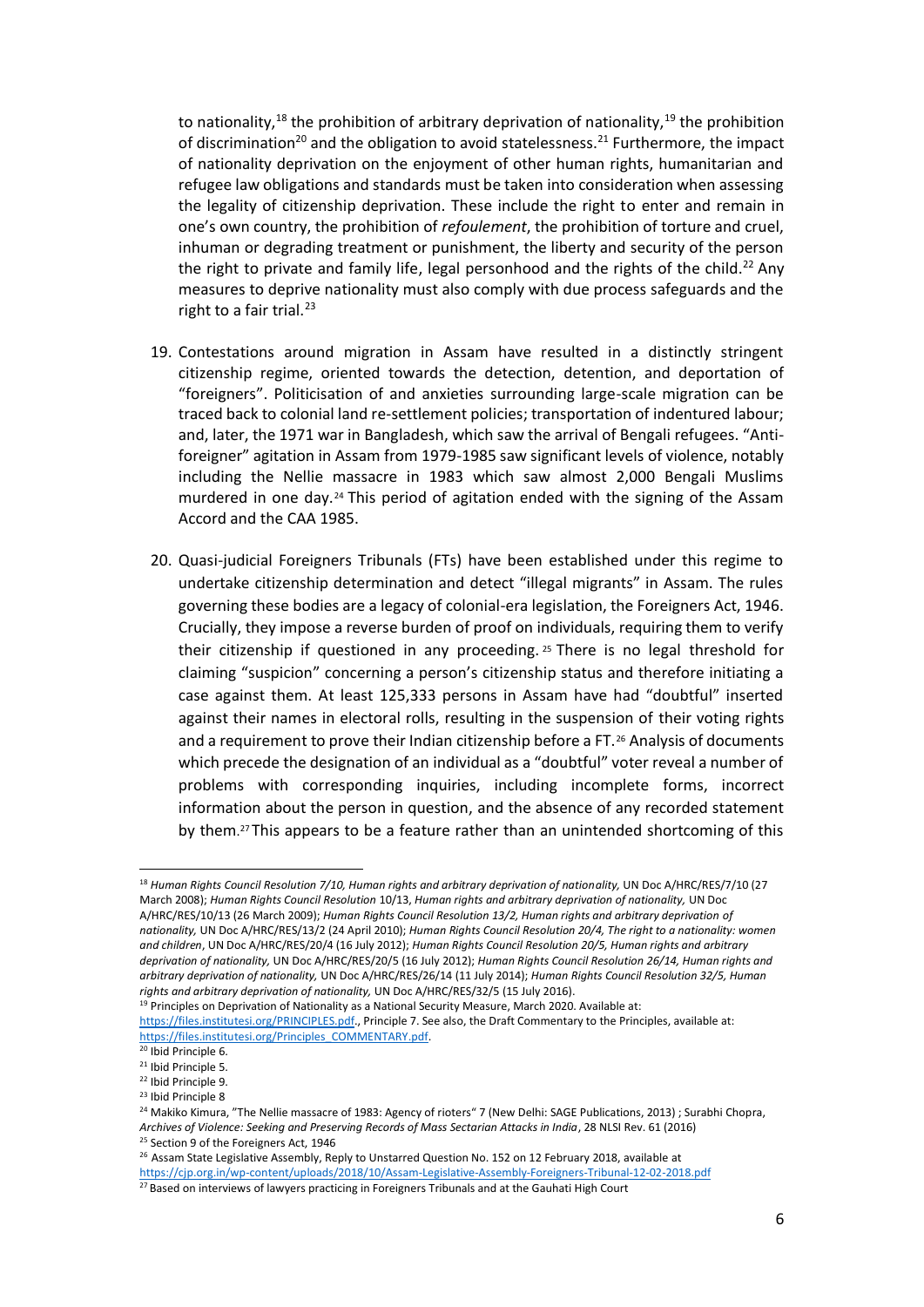process. The earlier legislation<sup>28</sup> introduced in 1983, which had established a complaints process requiring a *prima facie* case prior to the initiation of trials was legally challenged by a leader of the Assam Movement and struck down by the Supreme Court in 2005. The Supreme Court stated that this process inhibited the objective of detecting foreigners by introducing too many procedural hurdles and safeguards. <sup>29</sup> It also invoked strong anti-foreigner rhetoric, describing those who migrated into Assam as "external aggressors" who could not claim due process under law.<sup>30</sup>

- 21. For an individual to establish their citizenship under this Assam specific regime, they must have documentary proof of: (a) birth; (b) parental identities; and (c) continuous stay in Assam since prior to 1 January 1966 (either directly or through a parent). Notably, this standard ignores the historical reality of documentation practices in the state, and the fact that this level of proof is next to impossible for most rural and marginalised persons to fulfil. Decisions of the FTs are not published and therefore cannot be analyzed for trends. However, lawyers conducting these cases have revealed that a significant challenge in most cases emerges in establishing parental identities in the absence of birth records. The registration of births in India was made mandatory only in 1969, and rules for the state of Assam were only introduced in 1978. Therefore, birth registration has historically been very low.<sup>31</sup> Historically low levels of literacy present an additional barrier, and many do not have access to supporting records to establish parental information and address questions of lineage. $32$
- 22. Women from rural communities who lack birth certificates and school records and who are married as teenagers are especially disadvantaged by the documentary requirements, rendering them particularly vulnerable to deprivation of citizenship. In official documentation, such women are recorded in relation to their husband rather than parents. They therefore have no documentation to prove their parents' identities. Moreover, new brides – who traditionally move to their husband's village after marriage – are more likely to draw suspicion on account of being newcomers. Overall, women are more vulnerable to being questioned and constitute 62% of those marked as "doubtful voters".<sup>33</sup> Additional barriers to accessing documentation result from frequent internal displacement and migration for those residing near the flood plains of the river Brahmaputra. Annual floods also destroy property, including documents. Language, ethnicity, and religion also impact the likelihood of an individual being brought before

<sup>33</sup> Assam State Legislative Assembly, Reply to Unstarred Question No. 152 on 12 February 2018 available at <https://cjp.org.in/wp-content/uploads/2018/10/Assam-Legislative-Assembly-Foreigners-Tribunal-12-02-2018.pdf>

<sup>28</sup> The Illegal Migrants (Determination by Tribunals) Act, 198[3 https://legislative.gov.in/sites/default/files/A1983-39.pdf](https://legislative.gov.in/sites/default/files/A1983-39.pdf)

<sup>&</sup>lt;sup>29</sup> Sarbananda Sonowal v. Union of India, reported in A.I.R. 2005 S.C. 2920, struck down the Illegal Migrants (Determination by Tribunal) Act, 1983 which had a three stage complaint, investigation and verification process before a case could go to trial. 30 Ibid at paragraph 47: "The view taken by this Court is that in a criminal trial where a person is prosecuted and punished for commission of a crime and may thus be deprived of his life or liberty, it is not enough that he is prosecuted in accordance with the procedure prescribed by law but the procedure should be such which is just, fair and reasonable. This principle can have no application here for the obvious reason that in the matter of identification of a foreigner and his deportation, he is not being deprived of his life or personal liberty."

<sup>&</sup>lt;sup>31</sup> The first National Health and Family Survey in 1992-93 records that only 49.3% of women giving birth in Assam received any form of ante-natal care (including a midwife) and only 11.1% of births were in medical institutions indicating poor likelihood of birth registration.Even as of 2015-16, only 86.1% of births in Assam were registered with a birth certificate issued. See Ministry of Health and Family Welfare, Government of India, International Institute for Population Sciences (IIPS) and ICF. 2018. National Family Health Survey (NFHS-4), India, 2015-16: Assam, Table 8 at p. 40. See also, International Institute for Population Sciences (IIPS), National Family Health Survey (Ministry of Child Health and – 1 (NFHS-1), Table 9.7 at Chapter 9, p. 16.

<sup>32</sup> Literacy in the state was only 18.3% at the time of the first census in 1951 and has gradually increased to 73.18% in the most recent census of 2011. See: Office of the Registrar General, India: State wise Literacy Rates, available at [https://www.indiabudget.gov.in/budget\\_archive/es2006-07/chapt2007/tab94.pdf](https://www.indiabudget.gov.in/budget_archive/es2006-07/chapt2007/tab94.pdf)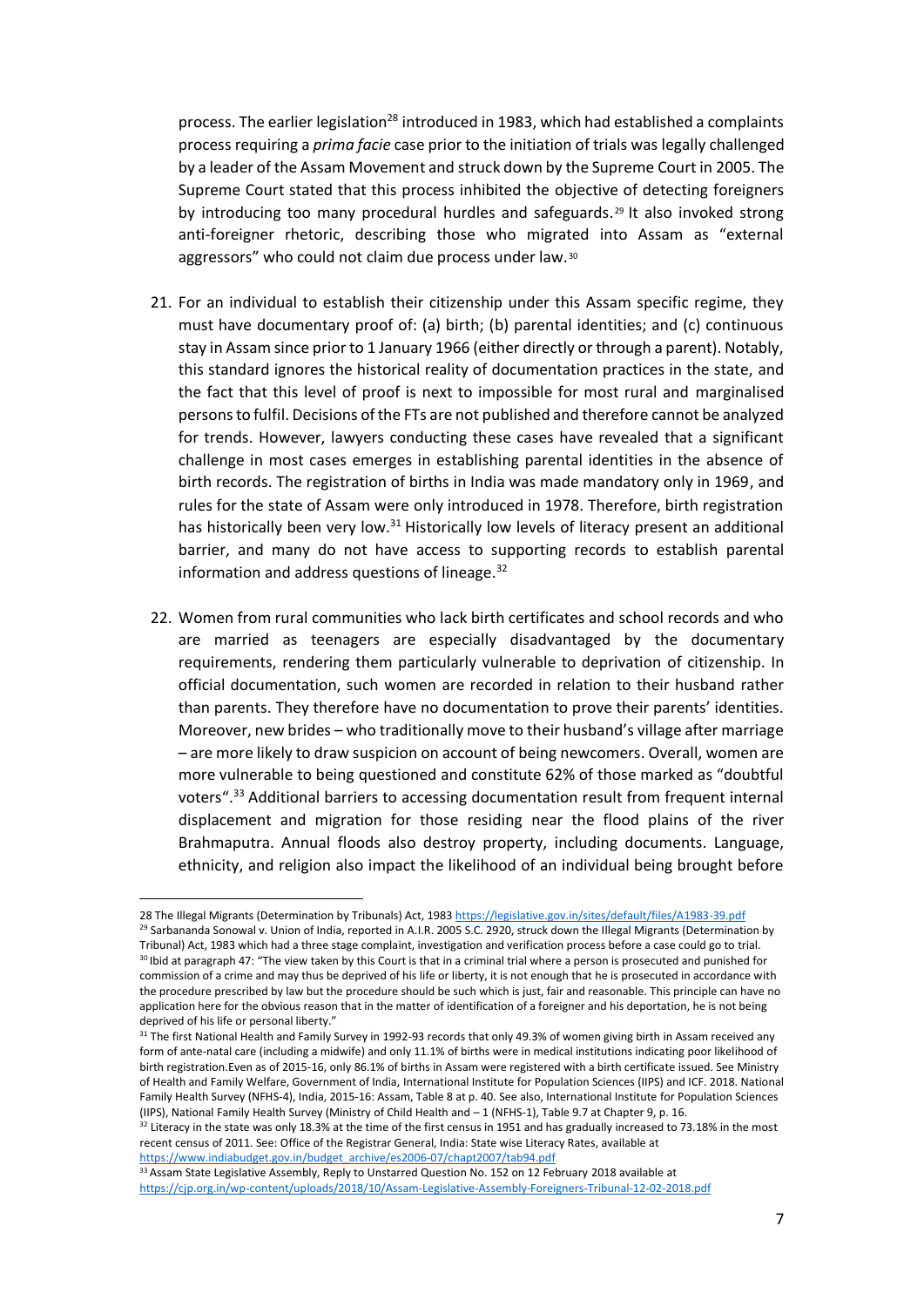an FT, as well as the outcome of this process - with minorities in Assam negatively affected. Due to long-standing anti-Bengali sentiment and the framing of the Assam Accord, Bengali speakers are more likely to be proceeded against, while certain other linguistic groups, like Nepali speakers of the Gorkha community, enjoy greater safeguards from and in most cases complete exemptions from citizenship determination proceedings.<sup>34</sup> By virtue of an exemption order passed in 2015 under the Foreigners Act, 1946,<sup>35</sup> non-Muslims from Bangladesh who entered India prior to 31 December 2014 can raise a claim of religious persecution and be exempted from any action under the Act. Though successfully relied on in some recent cases,  $36$  this provision has not yet been widely resorted to since most persons who face citizenship determination proceedings are born in Assam. However, the exemption has created a potential route for Bengali Hindus (but not Muslims) who are refugees to claim protection from being declared a foreigner. As a result, the citizenship regime in Assam is discriminatory and disproportionately impacts already vulnerable minorities.

23. These issues are exacerbated by the operation of the FTs, of which there are now 300 in Assam, following a rapid expansion over the last couple of years. The FTs conduct summary trials, with no uniform procedure: instead, each FT is free to evolve their own procedure, resulting in significant variation. Standards for admissibility and appreciation of evidence are framed in a hyper-technical manner, with minor inconsistencies in spellings of names across documentation being a common reason for rejection. These tribunals fail to meet many fundamental due process requirements including: no requirement of charges being framed; denial of fair disclosure; no shifting onus of proof; denial of right to seek requisition of public documents and summoning of public witnesses; denial of the right to be heard; and passing of *ex parte* decisions against individuals. Individuals declared as 'foreigners' by an FT have a limited right to seek review of the decision in a writ for grant of certiorari, which is a very narrowly framed jurisdiction, under which courts cannot look into questions of fact or evidence. Further, FT members are appointed by contract and are not insulated from interference by the executive. A report by Amnesty India revealed that the Assam government gave poor performance reviews to members whose overall case completion rate was good, but who, in terms of outcomes, had held a fair number of persons as Indian citizens. These members were dismissed from service for not holding enough people as "foreigners".<sup>37</sup> It was only in 2018 that the Gauhati High Court (the highest court in Assam) clarified that performance reviews were to be conducted by the High Court and not the executive

<sup>34</sup> Indira Newar v. Union of India, Judgement of the Gauhati High Court in Writ Petition (Civil) No. 8490/2018 dated 29 November 2019 available a[t https://indiankanoon.org/doc/6334197/](https://indiankanoon.org/doc/6334197/) . See also Extra Ordinary Gazette notification of Government of India Part 1, Section-1, Date 23rd August 1988, No. 26011/6/88-IC.I; Government of India, Ministry of Home Affairs (Foreigners Division) Notification dated 24.09.2018 and Ministry of Home Affairs, Press Note dated 10 October 2018 available a[t https://www.mha.gov.in/sites/default/files/PressreleaseNEPAL\\_11102018\\_0.pdf](https://www.mha.gov.in/sites/default/files/PressreleaseNEPAL_11102018_0.pdf) . See also "Gorkhas of Assam Laud Dropping of Foreigners' Tribunal Cases, Want D-voter Tag Gone" News18, (5 August 2021), available at [https://www.news18.com/news/india/gorkhas-of-assam-laud-dropping-of-foreigners-tribunal-cases-want-d-voter-tag-gone-](https://www.news18.com/news/india/gorkhas-of-assam-laud-dropping-of-foreigners-tribunal-cases-want-d-voter-tag-gone-4049243.html)[4049243.html](https://www.news18.com/news/india/gorkhas-of-assam-laud-dropping-of-foreigners-tribunal-cases-want-d-voter-tag-gone-4049243.html)

<sup>&</sup>lt;sup>35</sup> Notification dated 07.09.2015 bearing G.S.R. 686(E) amended the Foreigners Order, 1950 to exempt the following class from the Foreigners Act, 1946: "Persons belonging to minority communities in Bangladesh and Pakistan, namely, Hindus, Sikhs, Buddhists, Jains, Parsis and Christians who were compelled to seek shelter in India due to religious persecution or fear of religious persecution and entered into India on or before the 31st December, 2014."

<sup>&</sup>lt;sup>36</sup> For example, see Mangla Das v. Union of India, Judgement of the Gauhati High Court in Review Petition No. 73/2021 dated 04.09.2021, available a[t https://parichayblog.org/tag/caa/](https://parichayblog.org/tag/caa/)

<sup>&</sup>lt;sup>37</sup> "Designed to Exclude," Report by Amnesty International India, at page 28, available at [https://www.amnesty.be/IMG/pdf/rapport\\_inde.pdf](https://www.amnesty.be/IMG/pdf/rapport_inde.pdf)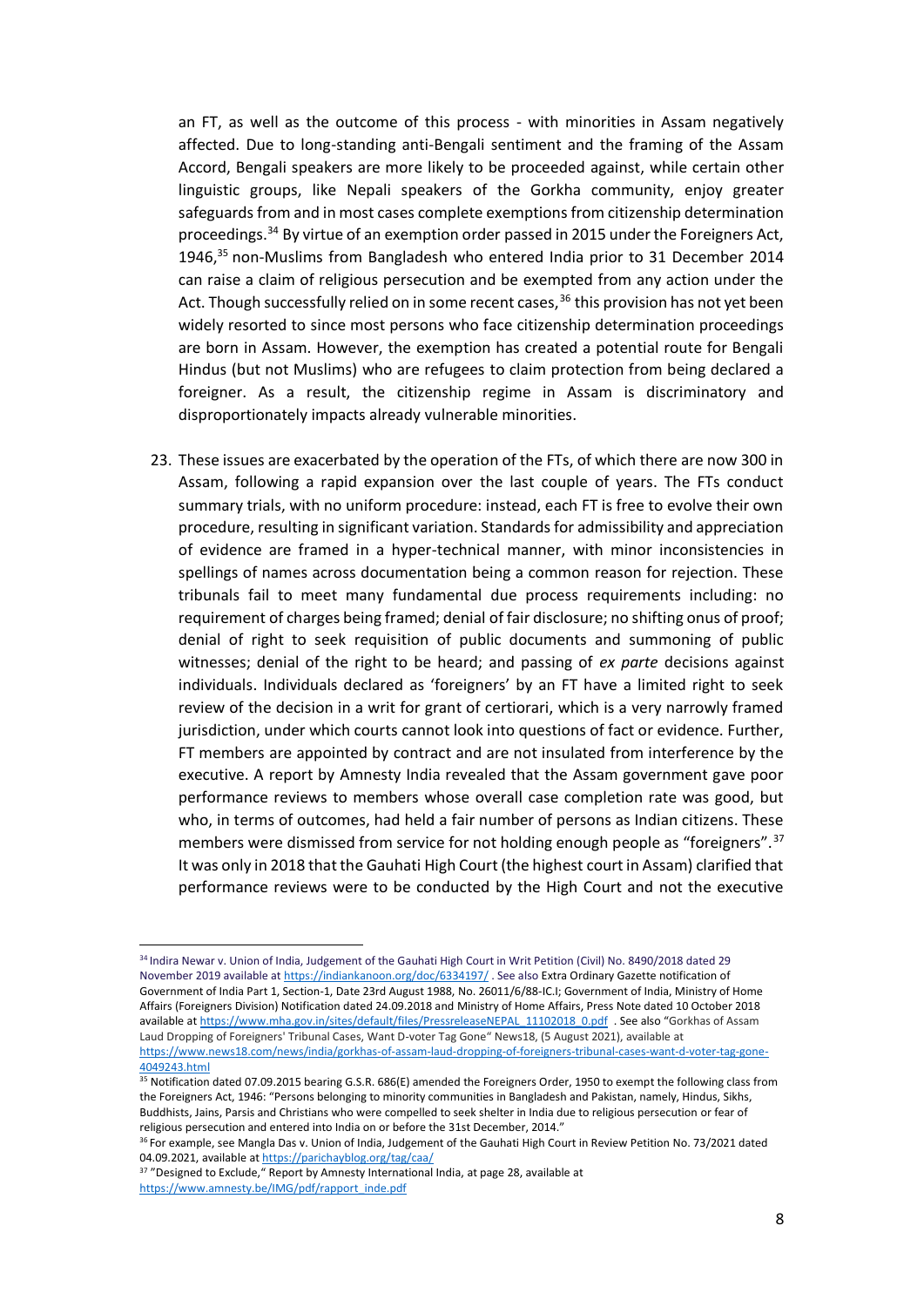government.<sup>38</sup>

- 24. At present, a total of 435,282 cases have been referred to the FTs in Assam.<sup>39</sup> Of these, 309,048 cases have been completed and 123,929 cases are currently pending.<sup>40</sup> As an outcome of the completed cases, 144,077 persons have been "declared foreigners",<sup>41</sup> and at least 63,959 of these cases were decided *ex parte* (without hearing the suspected individual <sup>42</sup> Some of those who have been "declared foreigners" are currently incarcerated in detention centres (see Issue II).
- 25. Parallel to the existing flow of cases, the over 1.9 million people excluded from the final NRC Assam list in August 2019 are now awaiting reference to these same FTs to determine their citizenship status. Given the arbitrariness and stringent documentation requirements of these FTs, this has raised concern of a sharp increase in the number of those deemed foreigners and languishing in the state's expanding detention centres. Notably, the state government of Assam has filed an application before the Supreme Court for permission to conduct a 'reverification' of the NRC list, previously considered 'final' - a move justified in the name of a more accurate NRC to address "major irregularities" of the previous list. Yet this has led to fears that more people could be put at risk of exclusion, with an arduous re-verification replicating the issues pervasive in the recent NRC process. This would again be likely to disproportionately affect those most marginalised – including minorities, particularly women and the socio-economically disadvantaged – as well as stoke anti-foreigner and Islamophobic sentiment.

#### **ISSUE II Arbitrary Detention of Stateless Persons**

26. This section addresses the arbitrary detention of stateless persons in Assam, focusing particularly on **declared foreigners (DFN)**. This group is currently specific to the Assam NRC context. DFNs are those declared as foreigners by Foreigners Tribunals under section 9 of the Foreigners Act, 1946. As discussed above, DFNs have to discharge the burden of proving that they are *not* foreigners, and are often unable to do so because of inconsistencies in or lack of documents. Further, DFNs have no effective right to appeal and are subject to deportation proceedings. At least 1,133 DFNs have been incarcerated in six prisons that were notified as "detention centres" allegedly "pending deportation".<sup>43</sup> This includes 102 children who are held with their mothers (under 6) in women's prisons or with their fathers (boys above 6) in men's prisons.<sup>44</sup> Between 2016-

[https://www.hindustantimes.com/india-news/31-declared-foreigners-died-in-detention-centres-from-2016-to-2021-assam](https://www.hindustantimes.com/india-news/31-declared-foreigners-died-in-detention-centres-from-2016-to-2021-assam-govt-101648551804550.html)[govt-101648551804550.html](https://www.hindustantimes.com/india-news/31-declared-foreigners-died-in-detention-centres-from-2016-to-2021-assam-govt-101648551804550.html)

<sup>38</sup> *Mamoni Rajkumari vs State Of Assam, reported in* (2018) 2 Gau LR 422 *(Gauhati High Court)* <sup>39</sup> Parliament of India, Reply to Rajya Sabha Unstarred Question 2306 on 23 March 2022 No.

<https://pqars.nic.in/annex/256/AU2306.pdf>

<sup>40</sup> Parliament of India, Reply by the Ministry of Home Affairs to Rajya Sabha Unstarred Question No. 865 on 09 February 2022 and Reply to Unstarred Qu

<sup>41</sup> Parliament of India, Lok Sabha Reply to Unstarred Question No. 865 submitted by Binoy Viswam on 09 February 2022; Biswa Kalyan Purkayastha, 31 declared foreigners died in detention centres from 2016 to 2021: Assam govt, Hindustan Times, 29 March, 2022,

<sup>&</sup>lt;sup>42</sup> [Lok Sabha Unstarred Question no. 1724](http://loksabhaph.nic.in/Questions/QResult15.aspx?qref=1909&lsno=17) 02/07/2019, Parliament of India.

<sup>43</sup> [Lok Sabha Unstarred Question no. 1724](http://loksabhaph.nic.in/Questions/QResult15.aspx?qref=1909&lsno=17) 02/07/2019, Parliament of India

<sup>44</sup> Assam State Legislative Assembly, Reply to Unstarred Question No. 548 on 09.08.2021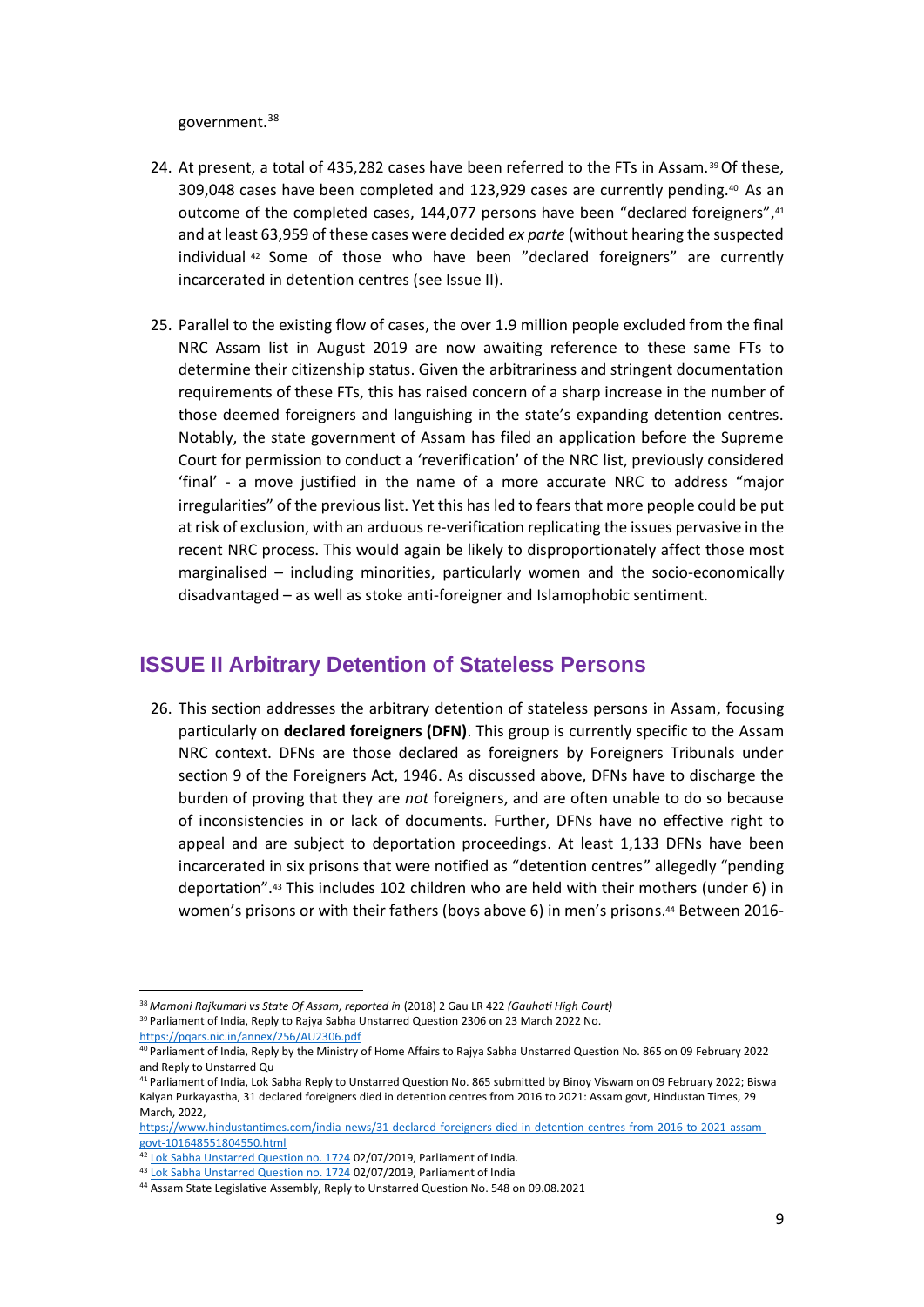2022, 31 DFNs have died due to illness in the six detention centres across Assam.<sup>45</sup> Given that Bangladesh does not recognise DFNs as its own nationals, they are in effect stateless, stuck in a legal limbo.

- 27. This submission does not focus on **convicted foreigners -** foreigners who have been convicted for immigration offenses (e.g., entry without documents, use of forged documents) and are required to undergo criminal sentences. Further, this section does not focus on the detention of stateless refugees, which is addressed under Issue 4.
- 28. Article 9 of the ICCPR prohibits arbitrary arrest or detention.<sup>46</sup> In addition to being lawful, detention must be necessary, proportionate and reasonable.<sup>47</sup> The principles of necessity and proportionality require detention to be a last resort and be observed with strict legal limitations and judicial safeguards.<sup>48</sup> Indian does not have a transparent detention policy that sets out the purpose of detention.<sup>49</sup> The Model Detention Manual 2019, which is the blueprint for treatment of detained DFNs, does not comply with international standards.<sup>50</sup> It fails to confer the most basic rights such as parole and furlough, rights otherwise available to convicted criminals under the Model Prison Manual, 2016. Detainees are kept separate from other inmates but are housed within district jails. <sup>51</sup> Alternatives to detention have not been explored, despite the fact that deportation is uncertain,<sup>52</sup> thus heightening the risk of indefinite detention.
- 29. Arrests and detention of "declared foreigners" by the State Government of Assam do not follow procedure under law stipulated for arresting detaining or confining foreigners. Instead, the State Government claims to be acting under its powers to place "restrictions on movement" of foreigners or to require them to "reside at a particular place". <sup>53</sup> In doing so, the government sidesteps constitutional safeguards against detention under Article 22.
- 30. In May 2019, the Supreme Court (SC) of India stated that DFNs could be released after three years in detention. 273 people were subsequently released.<sup>54</sup> In April 2020, the SC ordered the government to reduce the minimum detention period from three to two

<sup>51</sup> "Assam renames detention centres as transit camps," The Times of India, accessed March 24, 2022, [https://timesofindia.indiatimes.com/city/guwahati/assam-renames-detention-centres-as-transit](https://timesofindia.indiatimes.com/city/guwahati/assam-renames-detention-centres-as-transit-camps/articleshow/85469196.cms)[camps/articleshow/85469196.cms](https://timesofindia.indiatimes.com/city/guwahati/assam-renames-detention-centres-as-transit-camps/articleshow/85469196.cms)

<sup>45</sup> Biswa Kalyan Purkayastha, 31 declared foreigners died in detention centres from 2016 to 2021: Assam govt, Hindustan Times, 29 March, 2022,

[https://www.hindustantimes.com/india-news/31-declared-foreigners-died-in-detention-centres-from-2016-to-2021-assam](https://www.hindustantimes.com/india-news/31-declared-foreigners-died-in-detention-centres-from-2016-to-2021-assam-govt-101648551804550.html)[govt-101648551804550.html](https://www.hindustantimes.com/india-news/31-declared-foreigners-died-in-detention-centres-from-2016-to-2021-assam-govt-101648551804550.html)

<sup>46</sup>UN General Assembly, *International Covenant on Civil and Political Rights*, 16 December 1966, United Nations, Treaty Series, vol. 999, p. 171, available at[: https://www.refworld.org/docid/3ae6b3aa0.html](https://www.refworld.org/docid/3ae6b3aa0.html) [accessed 24 March 2022]

<sup>47</sup> European Network on Statelessness, *Protecting Stateless Persons from Arbitrary Detention: A Regional Toolkit for Practitioners (*2015).

<sup>48</sup> UNITED NATIONS. General Assembly. "Report of the Working Group on Arbitrary Detention." *New York: United Nations* (2015).

<sup>49</sup> Mohsin Alam Bhat & Aashish Yadav, "The NRC in Assam Doesn't Just Violate Human Rights of Millions – It Also Breaks International Law," Text, Scroll.in ([https://scroll.in\),](https://scroll.in/) accessed March 24, 2022[, https://scroll.in/article/983130/the-nrc-in](https://scroll.in/article/983130/the-nrc-in-assam-doesnt-just-violate-human-rights-it-also-breaks-international-law)[assam-doesnt-just-violate-human-rights-it-also-breaks-international-law.](https://scroll.in/article/983130/the-nrc-in-assam-doesnt-just-violate-human-rights-it-also-breaks-international-law)

<sup>50</sup> UN High Commissioner for Refugees (UNHCR), *Guidelines on the Applicable Criteria and Standards relating to the Detention of Asylum-Seekers and Alternatives to Detention*, 2012.

<sup>52</sup> "Explained: Can India Really Deport Illegal Immigrants after the Final NRC List?," *The Indian Express* (blog), August 31, 2019, [https://indianexpress.com/article/explained/explained-can-india-really-deport-illegal-immigrants-after-final-nrc-list-5836195/.](https://indianexpress.com/article/explained/explained-can-india-really-deport-illegal-immigrants-after-final-nrc-list-5836195/) 53 See Section 3(2)(e) of the Foreigners Act, 1946

<sup>54 &</sup>quot;Assam renames detention centres as transit camps," The Times of India, accessed March 24, 2022, [https://timesofindia.indiatimes.com/city/guwahati/assam-renames-detention-centres-as-transit](https://timesofindia.indiatimes.com/city/guwahati/assam-renames-detention-centres-as-transit-camps/articleshow/85469196.cms)[camps/articleshow/85469196.cms](https://timesofindia.indiatimes.com/city/guwahati/assam-renames-detention-centres-as-transit-camps/articleshow/85469196.cms)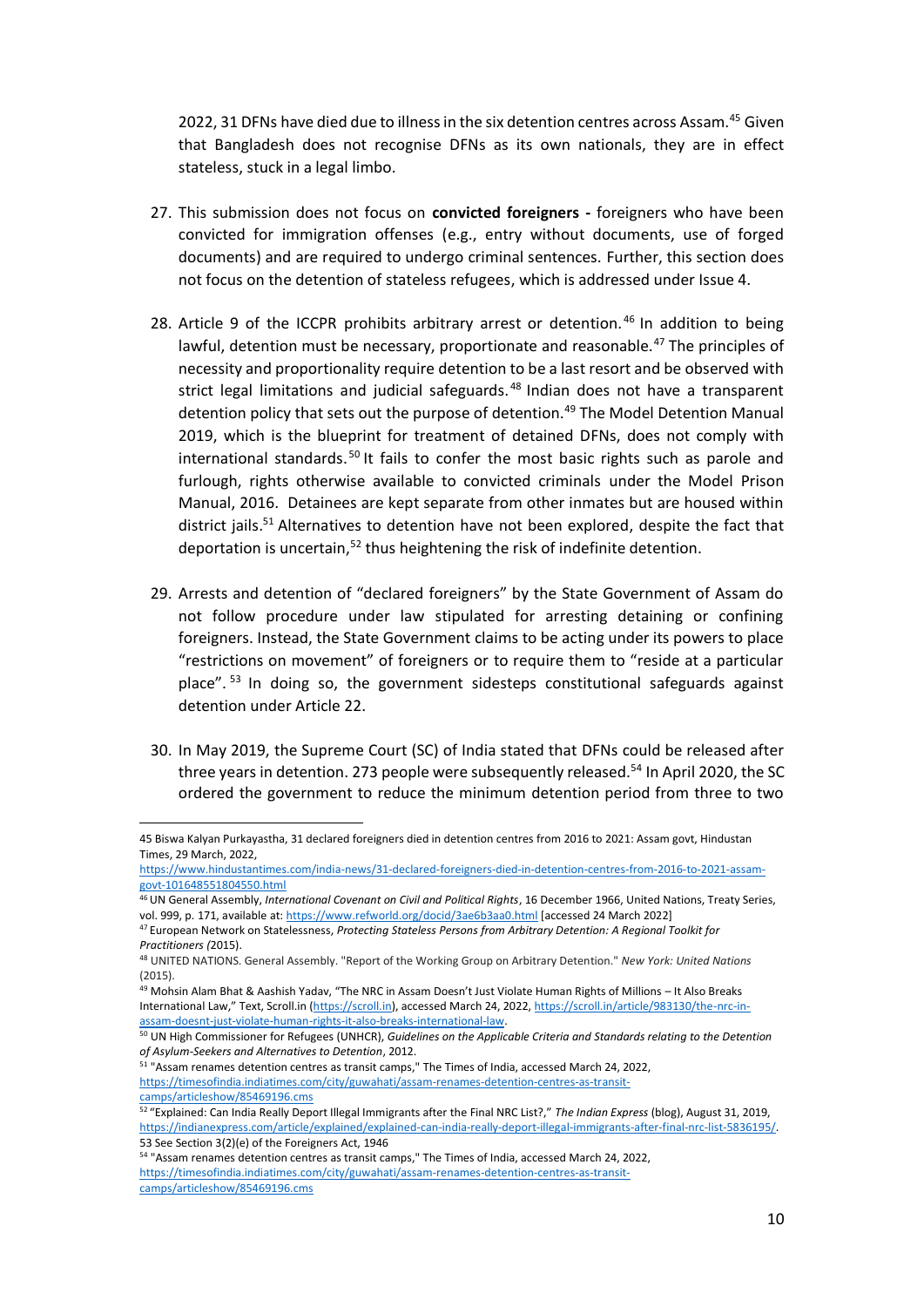years, and lower the bond amount from 100,000 rupees (1,300 USD) to 5,000 rupees (67 USD). The SC further ordered the release of those detained for two or more years, and to explore alternatives to detention. As a result, 481 more people were released. <sup>55</sup> By directing conditional release of detainees, the SC deemed detention as the primary resort rather than the last resort.

#### **ISSUE III Stateless refugees in India**

- 31. India is home to approximately 210,991 persons of concern to UNHCR, mainly refugees from Myanmar, Afghanistan, Sri Lanka, and Tibet.<sup>56</sup> Refugees from Sri Lanka and Tibet are determined and recognised by the government while those from Myanmar, Afghanistan and non-neighbouring countries are determined and recognised by the UNHCR. The degradation of their legal status, systematic exclusion from documentation and basic services, coupled with increasing harassment and detention, have placed the refugee community in highly precarious positions.
- 32. There are around 18,000 stateless Rohingya refugees registered with UNHCR, <sup>57</sup> and potentially tens of thousands more unregistered. Exact numbers are non-existent, partly as entry is not systematically recorded across India's extensive land border crossings. There is also no protection guarantee for Rohingya who declare themselves to the state. UNHCR has limited authority, reach and capacity in the country and in August 2017 (in the immediate aftermath of the Myanmar genocide), the Government of India declared Rohingya to be 'illegal migrants'.<sup>58</sup>
- 33. Refugee registration processes are becoming increasingly coercive, in part, due to the impact of the CAA (see above). Further, while the Aadhaar card had become an essential lifeline for refugees who often lack other government issued documentation, since October 2018, refugee cards are no longer considered a valid documentation to obtain Aadhaar, affecting Rohingya and other refugees whose Long Term Visas are kept in abeyance and not renewed, or who were only granted UNHCR Refugee Cards. Further, the Refugee Card is often not recognised as a valid form of identification and does not provide access to basic health and education services.<sup>59</sup>
- 34. Rohingya in settlements across India experience chronic protection failures and deteriorating living conditions. Poverty is compounded by the community's inability to find secure and sustainable livelihoods. Rohingya refugees face unsafe working conditions in the informal economy, which is often highly exploitative. Where Rohingya

<sup>55</sup> "Assam Detention Centres for Foreigners Renamed 'Transit Camps,'" *The Hindu*, August 19, 2021, sec. Other States, https://www.thehindu.com/news/national/other-states/assam-detention-centres-for-foreigners-renamed-transitcamps/article35988761.ece.

<sup>56</sup> UNHCR, Global Focus, India, 2022[, www.reporting.unhcr.org/india.](http://www.reporting.unhcr.org/india) 

<sup>57</sup> CESF Consortium, Together We Can: The Covid-19 Impact on Stateless People & A Roadmap for Change 59 (June 2021). <sup>58</sup> Institute on Statelessness and Inclusion, Failure to protect: the denial of status, detention and refoulement of Rohingya refugees in India, August 2021, p.4-5, [www.files.institutesi.org/Rohingya\\_Refugees\\_in\\_India\\_Brieifing\\_Paper.pdf.](http://www.files.institutesi.org/Rohingya_Refugees_in_India_Brieifing_Paper.pdf)

<sup>59</sup> Institute on Statelessness and Inclusion (n association with the UN Special Rapporteur on contemporary forms of racism, racial discrimination, xenophobia and related intolerance), Locked in and locked out: The impact of digital identity systems on Rohingya populations, November 2020[, www.files.institutesi.org/Locked\\_In\\_Locked\\_Out\\_The\\_Rohingya\\_Briefing\\_Paper.pdf.](http://www.files.institutesi.org/Locked_In_Locked_Out_The_Rohingya_Briefing_Paper.pdf) India granted Long Term Visas (LVT) to Rohingya from 2012 onwards, based on their UNHCR Refugee Cards, which offered some protection against detention and deportation as 'illegal migrants'. It also enabled Rohingya to obtain other key identity documents and access certain basic rights and services. However, since 2016-17, existing LVT have not been renewed and new ones have not been granted, with no official explanation as to why. As these visas are a pre-requisite to an Aadhaar identity card, which is a key piece of identity necessary to access other basic rights and services, the denial of LVT has had a cascading effect.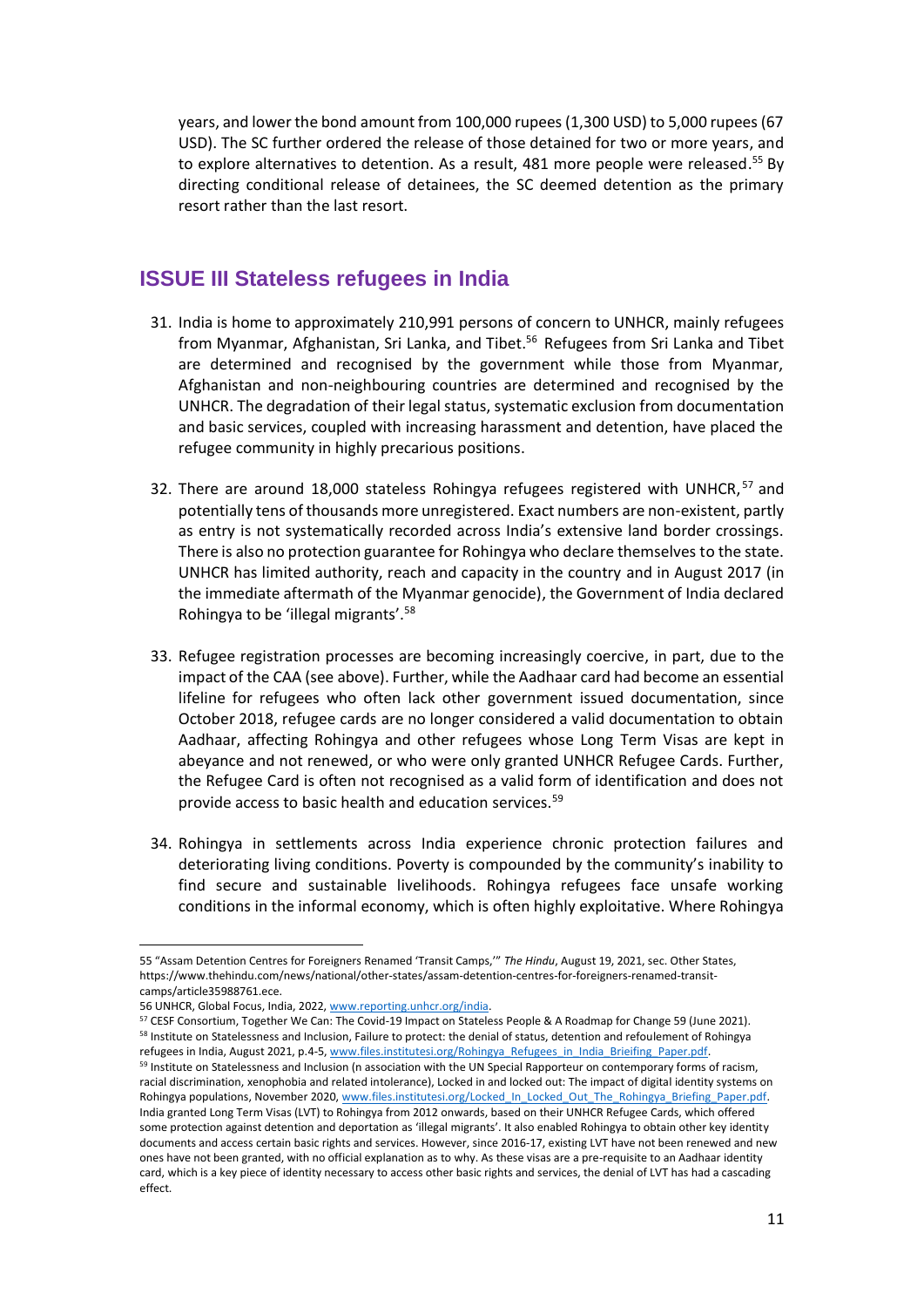can settle, their homes are often built on undeveloped or disputed land on the outskirts of cities, which present a myriad of security, health, and safety risks. These challenges are exacerbated by COVID-19, and are interrelated and mutually reinforcing, heightening the cost of statelessness, generating new risks of statelessness, and stifling efforts to promote the right to nationality and the rights of stateless people. Despite a 2018 SC interim order directing authorities to provide the same access to services to refugees as Indian citizens, stateless refugees continue to be deprived of access to health and education services.<sup>60</sup>

- 35. Many stateless Rohingya men, women and children face detention, with reports estimating approximately 500 in detention as of  $2021$ .<sup>61</sup> Many have been arrested in West Bengal, Assam, and Manipur. Around 170 have been detained in a 'holding centre' in Jammu since March 2021,<sup>62</sup> many of whom hold UNHCR refugee ID cards which are supposed to protect them against detention.  $63$  The Indian government has also conducted immigration sweeps during Ramadan, which resulted in many Rohingya being arrested and detained.
- 36. Many Rohingya have been deported from India to Myanmar through formal legal mechanisms. This violates the customary law principle of *non-refoulement*. Since 2018, at least three groups of Rohingya have been deported. Between November 2020 and January 2021, dozens of Rohingyas were detained in West Bengal and Assam, despite the fact that many were intending to undergo refugee status determination before UNHCR in Delhi. Deportations, often follow such arrests and detentions, with a 2021 ruling by the SC having paved the way for continued deportations. In this judgment, the SC refused to apply the principle of *non-refoulement* on the basis that India is not a signatory to the UN Refugee Convention.<sup>64</sup>
- 37. The UNHCR has recommended that India take immediate steps to pursue alternatives to detention for asylum-seekers and establish legal and procedural safeguards to ensure that asylum-seekers are not subjected to arbitrary or indefinite detention while allowing them to contact and be contacted by the UNHCR office*.* 65

#### **ISSUE IV Denial of rights to non-citizens**

38. Those denied their right to nationality or documentation, or those without a clear legal status are more likely to be deprived of other rights, including healthcare, education, free movement, work and access to justice.<sup>66</sup> Further, without ready solutions, children

<sup>64</sup> Mohammad Salimullah v. Union of India, WP (C) 793/2017,

[www.main.sci.gov.in/supremecourt/2017/27338/27338\\_2017\\_31\\_1502\\_27493\\_Judgement\\_08-Apr-2021.pdf.](http://www.main.sci.gov.in/supremecourt/2017/27338/27338_2017_31_1502_27493_Judgement_08-Apr-2021.pdf) 

[info.org/sites/default/files/document/india/session\\_27\\_-\\_may\\_2017/unhcr\\_upr27\\_ind\\_e.pdf](https://www.upr-info.org/sites/default/files/document/india/session_27_-_may_2017/unhcr_upr27_ind_e.pdf)

<sup>60</sup>

[https://www.google.com/url?sa=t&rct=j&q=&esrc=s&source=web&cd=&ved=2ahUKEwi8xbydsuj2AhVPldgFHRJfAmYQFnoECBI](https://www.google.com/url?sa=t&rct=j&q=&esrc=s&source=web&cd=&ved=2ahUKEwi8xbydsuj2AhVPldgFHRJfAmYQFnoECBIQAQ&url=https%3A%2F%2Fwww.altnews.in%2Fwp-content%2Fuploads%2F2021%2F07%2F27859_2013_Order_11-May-2018.pdf&usg=AOvVaw2UG_xtTYoCBXpCViiRfB1t) [QAQ&url=https%3A%2F%2Fwww.altnews.in%2Fwp-content%2Fuploads%2F2021%2F07%2F27859\\_2013\\_Order\\_11-May-](https://www.google.com/url?sa=t&rct=j&q=&esrc=s&source=web&cd=&ved=2ahUKEwi8xbydsuj2AhVPldgFHRJfAmYQFnoECBIQAQ&url=https%3A%2F%2Fwww.altnews.in%2Fwp-content%2Fuploads%2F2021%2F07%2F27859_2013_Order_11-May-2018.pdf&usg=AOvVaw2UG_xtTYoCBXpCViiRfB1t)[2018.pdf&usg=AOvVaw2UG\\_xtTYoCBXpCViiRfB1t](https://www.google.com/url?sa=t&rct=j&q=&esrc=s&source=web&cd=&ved=2ahUKEwi8xbydsuj2AhVPldgFHRJfAmYQFnoECBIQAQ&url=https%3A%2F%2Fwww.altnews.in%2Fwp-content%2Fuploads%2F2021%2F07%2F27859_2013_Order_11-May-2018.pdf&usg=AOvVaw2UG_xtTYoCBXpCViiRfB1t)

<sup>&</sup>lt;sup>61</sup> ISI, Human Rights and Covid-19: What now for the Rohingya 8 (Aug. 2020).

<sup>62</sup> "Rohingyas Detained in Jammu Shall Not Be Deported to Myanmar without Due Procedure: Supreme Court," *The Indian Express* (blog), April 8, 2021, [https://indianexpress.com/article/india/rohingyas-jammu-deported-supreme-court-7264499/.](https://indianexpress.com/article/india/rohingyas-jammu-deported-supreme-court-7264499/) <sup>63</sup> Hannah Ellis-Petersen and Aakash Hassan, "India Detains Rohingya Refugees and Threatens to Deport Them to Myanmar," *The Guardian*, March 8, 2021, sec. World news[, https://www.theguardian.com/world/2021/mar/08/india-detains-rohingya](https://www.theguardian.com/world/2021/mar/08/india-detains-rohingya-refugees-and-threatens-to-deport-them-to-myanmar)[refugees-and-threatens-to-deport-them-to-myanmar.](https://www.theguardian.com/world/2021/mar/08/india-detains-rohingya-refugees-and-threatens-to-deport-them-to-myanmar)

<sup>&</sup>lt;sup>65</sup> Office of the High Commissioner for Human Rights, Submission by the United Nations High Commissioner for Refugees, Universal Periodic Review, 3<sup>rd</sup> Cycle, 27<sup>th</sup> Session, 2016[, https://www.upr-](https://www.upr-info.org/sites/default/files/document/india/session_27_-_may_2017/unhcr_upr27_ind_e.pdf)

<sup>66</sup> Institute on Statelessness and Inclusion *et al,* 'Together We Can: The COVID-19 Impact on Stateless People & A Roadmap for Change', 2021, [together\\_we\\_can\\_report\\_2021.pdf \(institutesi.org\).](https://files.institutesi.org/together_we_can_report_2021.pdf)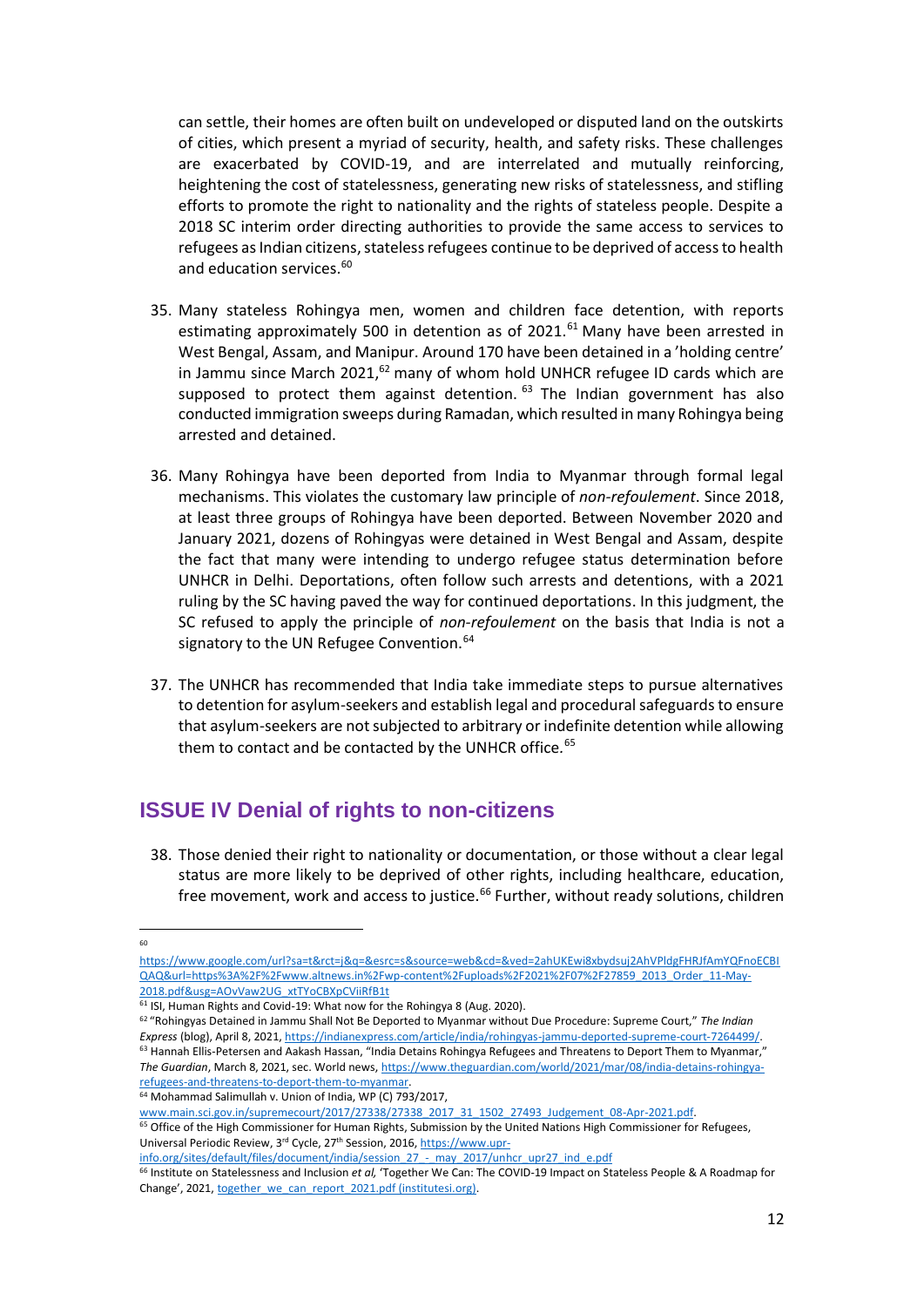of stateless people are more likely to inherit the same (lack of) status. Of particular concern is the disruption of birth registration processes. Civil registration has not been classified as an essential service in India, leaving birth registration severely disrupted due to the COVID-19 pandemic.<sup>67</sup> A significant decline in birth registration has been reported in early 2021 and relates to, among others, an increase in home births and legal and operational challenges to register births during the pandemic.<sup>68</sup>

- 39. COVID-19 has intensified the challenges faced by stateless people in India. The lack of documentation has undermined access to healthcare, while fear of arrest, detention and harassment has cultivated a culture of fear around accessing healthcare for stateless and undocumented people. The inability to carry out effective preventative measures including social distancing and wearing PPE, as well as lack of access to sanitation and hygiene products and facilities due to living and working conditions, also places stateless communities at great risk. The mental health impacts of lockdowns, loss of livelihoods, exposure to health risks and starvation and exclusion from state relief measure, are also significant. Further, there is an urgent need to ensure inclusivity in the roll out of COVID-19 vaccines.<sup>69</sup> While the Indian government created welfare packages for struggling lowincome earners, farmers, the homeless and migrant workers; DFNs and stateless people are excluded from these initiatives. 70
- 40. According to a 2018 Standard Operating Procedure, $71$  those excluded from the Draft 2018 NRC could file for inclusion in the final NRC list through an application process that included submitting their biometric details. These biometric details have been stored by the Unique Identification Authority of India (UIDAI).<sup>72</sup>However, the biometric details of over 2.7 million residents of Assam who applied through this process have been locked, denying them access to multiple welfare schemes for which Aadhaar linkage is mandatory. As the NRC appeals process is yet to commence, these Indian citizens who are at risk of statelessness, have been unable to link their biometrics to access financial transactions and welfare schemes, enrol in certain institutions, access employment, or obtain social security benefits including access to healthcare, education, and rations.<sup>73</sup>
- 41. These deprivations have been challenged in the Gauhati High Court and have been widely reported on.<sup>74</sup> Such exclusion from the NRC process, and subsequently from access to government schemes and entitlements have had a serious mental health

<https://reliefweb.int/sites/reliefweb.int/files/resources/60b8d6d84.pdf>

<sup>67</sup> Gupta, A., COVID-19 and the importance of improving civil registration in India, Center for the Advanced Study of India, April 13, 2020. Available at: [https://casi.sas.upenn.edu/iit/aashishgupta.](https://casi.sas.upenn.edu/iit/aashishgupta)

<sup>&</sup>lt;sup>68</sup> Paras Singh, Deaths up in city, birth certificates issued fall sharply The Times of India (July 6, 2021).

<sup>69</sup> UN High Commissioner for Refugees (UNHCR), *The Impact of COVID-19 on Stateless Populations: Policy recommendations and good practices on vaccine access and civil registration*, 3 June 2021,

<sup>70</sup> DAJI and Institute on Statelessness and Inclusion, Together We Can- India, The COVID Impact on Stateless People and a Roadmap for Change, 2021[, INDIA\\_Together\\_We\\_Can.pdf \(institutesi.org\).](https://files.institutesi.org/INDIA_Together_We_Can.pdf)

<sup>71</sup> Standard Operating Procedure, modalities for disposal of claims and objections in the updation of National Register of Citizens (NRC) 1951 in Assam, <http://nrcassam.nic.in/pdf/SOP-claims-objections-final.pdf>

 $72$  This is a statutory authority established under the provisions of the Aadhaar (Targeted Delivery of Financial and Other Subsidies, Benefits and Services) Act, 2016.

 $73$  On the question of access to rations, the Government of Assam has issued orders that rations cannot be disbursed to existing beneficiaries who do cannot present a vaccination certificate and Aadhaar enrolment. See Additional Deputy Commissioner, Cachar, Silchar vide Order No. CSM25/2019/100, 05 October, 2021.

<sup>74</sup> Sadiq Naqvi, Name in NRC final list, but no Aadhar? Why Assam people are angry and confused, EastMojo, 13 December 2020[, https://www.eastmojo.com/news/2020/12/13/name-in-nrc-final-list-but-no-aadhar-why-assam-people-are-angry-and](https://www.eastmojo.com/news/2020/12/13/name-in-nrc-final-list-but-no-aadhar-why-assam-people-are-angry-and-confused/)[confused/](https://www.eastmojo.com/news/2020/12/13/name-in-nrc-final-list-but-no-aadhar-why-assam-people-are-angry-and-confused/) ; Gyanandra Rai, Not in NRC List, Biometrics Frozen – How Do I Get Aadhaar Card?, The Quint, 31 March, 2021, [https://www.thequint.com/my-report/assam-nrc-list-aadhaar-card-biometric-frozen-citizen-report#read-more;](https://www.thequint.com/my-report/assam-nrc-list-aadhaar-card-biometric-frozen-citizen-report#read-more) Rahul Karmakar, Frozen biometrics of Assam NRC applicants cause Aadhaar hurdle, The Hindu, 4 November, 2020 [https://www.thehindu.com/news/national/other-states/frozen-biometrics-of-assam-nrc-applicants-cause-aadhaar](https://www.thehindu.com/news/national/other-states/frozen-biometrics-of-assam-nrc-applicants-cause-aadhaar-hurdle/article33021976.ece)[hurdle/article33021976.ece](https://www.thehindu.com/news/national/other-states/frozen-biometrics-of-assam-nrc-applicants-cause-aadhaar-hurdle/article33021976.ece)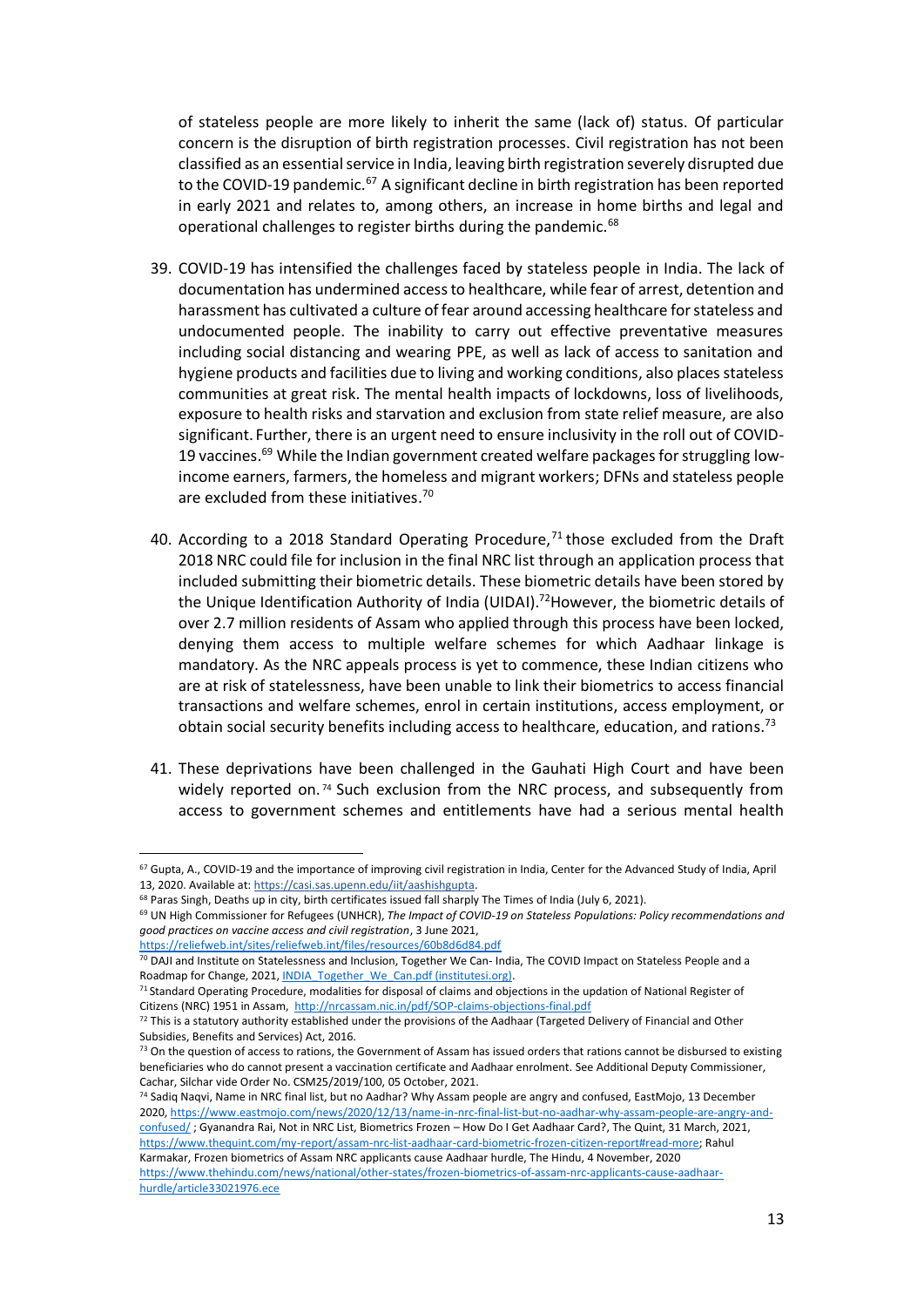impact<sup>75</sup> and driven multiple people in Assam to suicide.<sup>76</sup> There have also been reports of land evictions. <sup>34</sup> Women from rural areas, who are illiterate, married young, and from marginalised communities are disproportionately impacted as they do not have equal access to documentation, and are thus more likely to be excluded. Several statements coming from highest positions of power indicate rampant Islamophobia at work, 35 reflected by the introduction of restrictions imposed on beef consumption, selling and trade in bovine animals.

- 42. As the NRC appeals process in Assam has not commenced for over two and half years, the legal limbo of those excluded from the 2019 list has heightened, as their access to rights has been in effect suspended. They also face societal stigma, and access to legal aid has been disrupted.
- 43. Stateless communities, such as, the Chakma and Hajong communities, have few resources and have been affected by the loss of employment due to the pandemic. It was only with intervention of the Ministry of Development of the northeastern region that the state government included them in COVID-19 response, and they were given access to food.<sup>77</sup>

#### **Recommendations**

44. Based on the above information, the co-submitting organisations urge reviewing States to make the following recommendations to India:

- a. Protect everyone's right to a nationality, and ensure that national laws comply with international obligations as consolidated in the Principles on Deprivation of Nationality, which prohibit the arbitrary and discriminatory deprivation of nationality, require the avoidance of statelessness and adherence to procedural safeguards and fair trial rights.
- b. Immediately stop the national registration of citizens process, the detention of those declared 'foreigners', burdensome police reporting procedures for released detainees and take steps to remove barriers to their inclusion in social welfare and relief programmes.
- c. Ensure that its treatment of stateless persons, including those in immigration detention fully complies with its international obligations, that alternatives to detention are implemented to protect against arbitrary detention in all circumstances, and that those arbitrarily detained are immediately released and compensated.
- d. Amend the Citizenship Act, 1955 to abolish all provisions that are discriminatory on the basis of ethnicity and religion, to remove barriers for Indian-born children of alleged foreigners to be citizens by birth, and to enable children of doubtful voters and declared foreigners to be registered as citizens of India.

<sup>75</sup> National Campaign Against Torture, Survey Finds : 89% Of People Excluded From Assam NRC Suffering From Mental Punishment, 24 August, 2019[, http://www.uncat.org/in-media/survey-finds-89-of-people-excluded-from-assam-nrc-suffering](http://www.uncat.org/in-media/survey-finds-89-of-people-excluded-from-assam-nrc-suffering-from-mental-punishment/)[from-mental-punishment/.](http://www.uncat.org/in-media/survey-finds-89-of-people-excluded-from-assam-nrc-suffering-from-mental-punishment/)

<sup>&</sup>lt;sup>76</sup> Citizens for Justice and Peace, NRC Suicides[, https://cjp.org.in/tag/nrc-suicides/](https://cjp.org.in/tag/nrc-suicides/)

<sup>77</sup> The Federal, Before COVID, Chakma, Hajong tribes of Arunachal battled stormy migration, May 2020,

[www.thefederal.com/covid-19/before-covid-19-chakma-hajong-tribes-of-arunachal-battled-a-stormy-migration/.](http://www.thefederal.com/covid-19/before-covid-19-chakma-hajong-tribes-of-arunachal-battled-a-stormy-migration/)